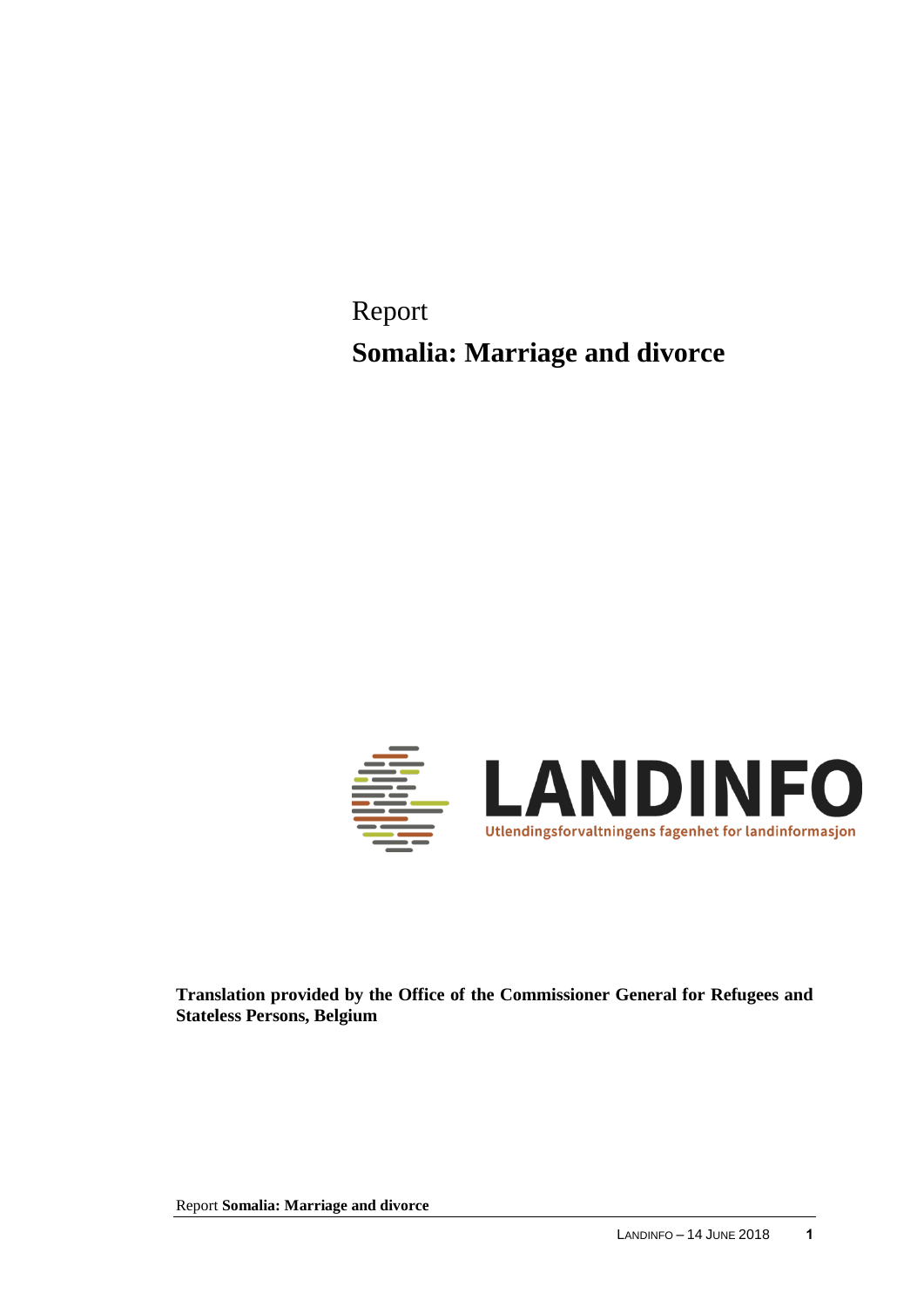#### **About Landinfo's reports**

The Norwegian Country of Origin Information Centre, Landinfo, is an independent body within the Norwegian Immigration Authorities. Landinfo provides country of origin information to the Norwegian Directorate of Immigration (Utlendingsdirektoratet – UDI), the Immigration Appeals Board (Utlendingsnemnda – UNE) and the Norwegian Ministry of Justice and Public Security.

Reports produced by Landinfo are based on information from carefully selected sources. The information is researched and evaluated in accordance with [common methodology for processing](http://www.landinfo.no/id/20.0)  [COI](http://www.landinfo.no/id/20.0) an[d Landinfo's internal guidelines on source and information analysis.](http://www.landinfo.no/asset/3135/1/3135_1.pdf)

To ensure balanced reports, efforts are made to obtain information from a wide range of sources. Many of our reports draw on findings and interviews conducted on fact-finding missions. All sources used are referenced. Sources hesitant to provide information to be cited in a public report have retained anonymity.

The reports do not provide exhaustive overviews of topics or themes, but cover aspects relevant for the processing of asylum and residency cases.

Country of origin information presented in Landinfo's reports does not contain policy recommendations nor does it reflect official Norwegian views.

#### © Landinfo 2018

**The material in this report is covered by copyright law. Any reproduction or publication of this report or any extract thereof other than as permitted by current Norwegian copyright law requires the explicit written consent of Landinfo.**

For information on all of the reports published by Landinfo, please contact:

**Landinfo Country of Origin Information Centre** Storgata 33a, Postboks 2098 Vika, 0125 Oslo Norway Tel: +47 23 30 94 70 E-mail: [landinfo@landinfo.no](mailto:landinfo@landinfo.no) Website: [www.landinfo.no](http://www.landinfo.no/)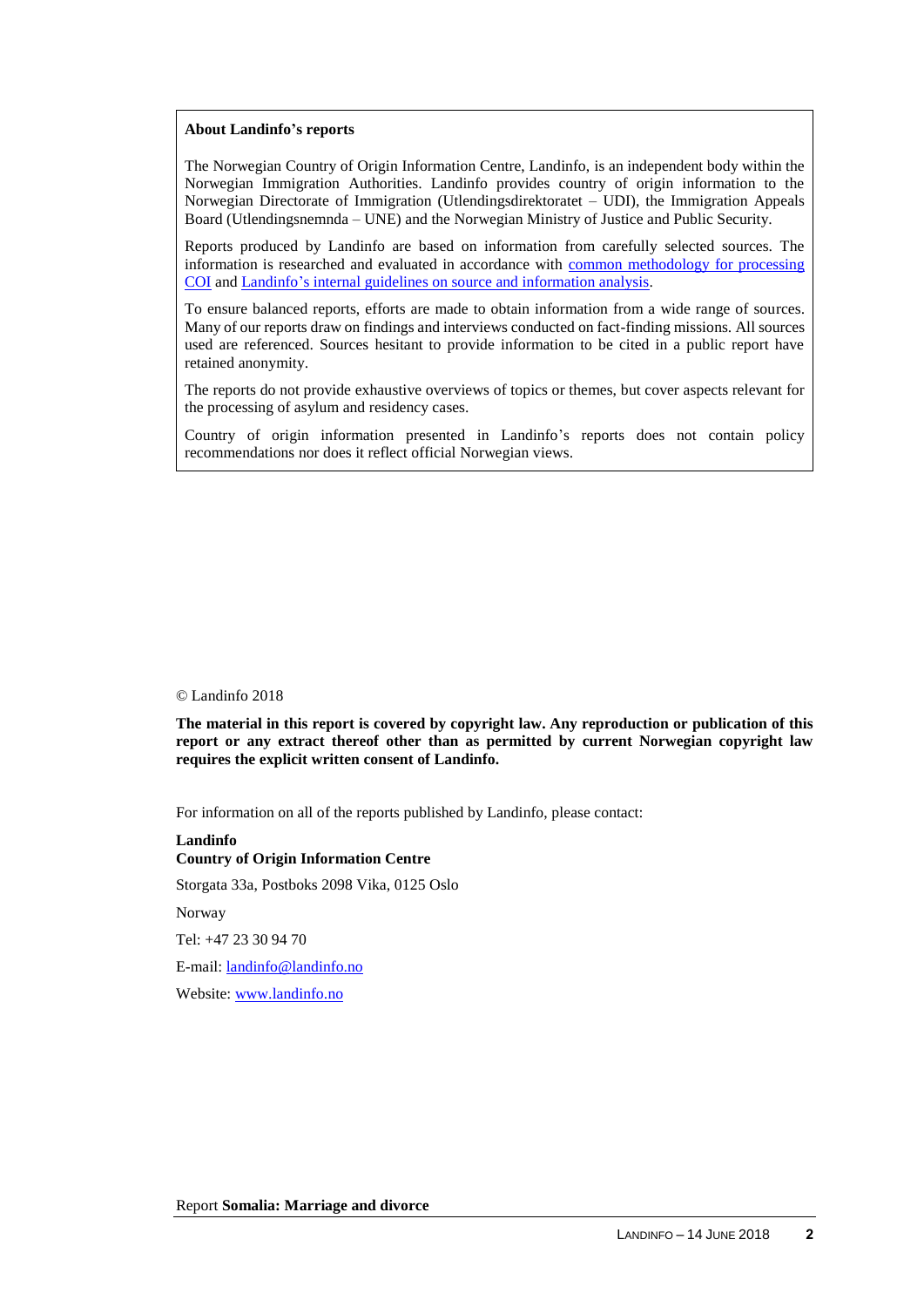# **SAMMENDRAG**

There are no systematic studies of marriage and marriage patterns in Somalia. Family structures in Somalia are evidently still relatively traditional and thus resembles the organization of family life that is also found in other parts of the African and Arab (Muslim) world. Most Somalis relate to extended family networks where gender is the factor that determines roles and division of labour. The husband is the head of the household. It is difficult to know to which extent Somali women and men are free to choose their spouses. There is probably some variation between different regions, clans and economic classes, but the couple's parents arrange most marriages. Divorce statistics are non-existent for Somalia, but the vast majority of sources describing Somali family life and marriage, believe that divorce is relatively common.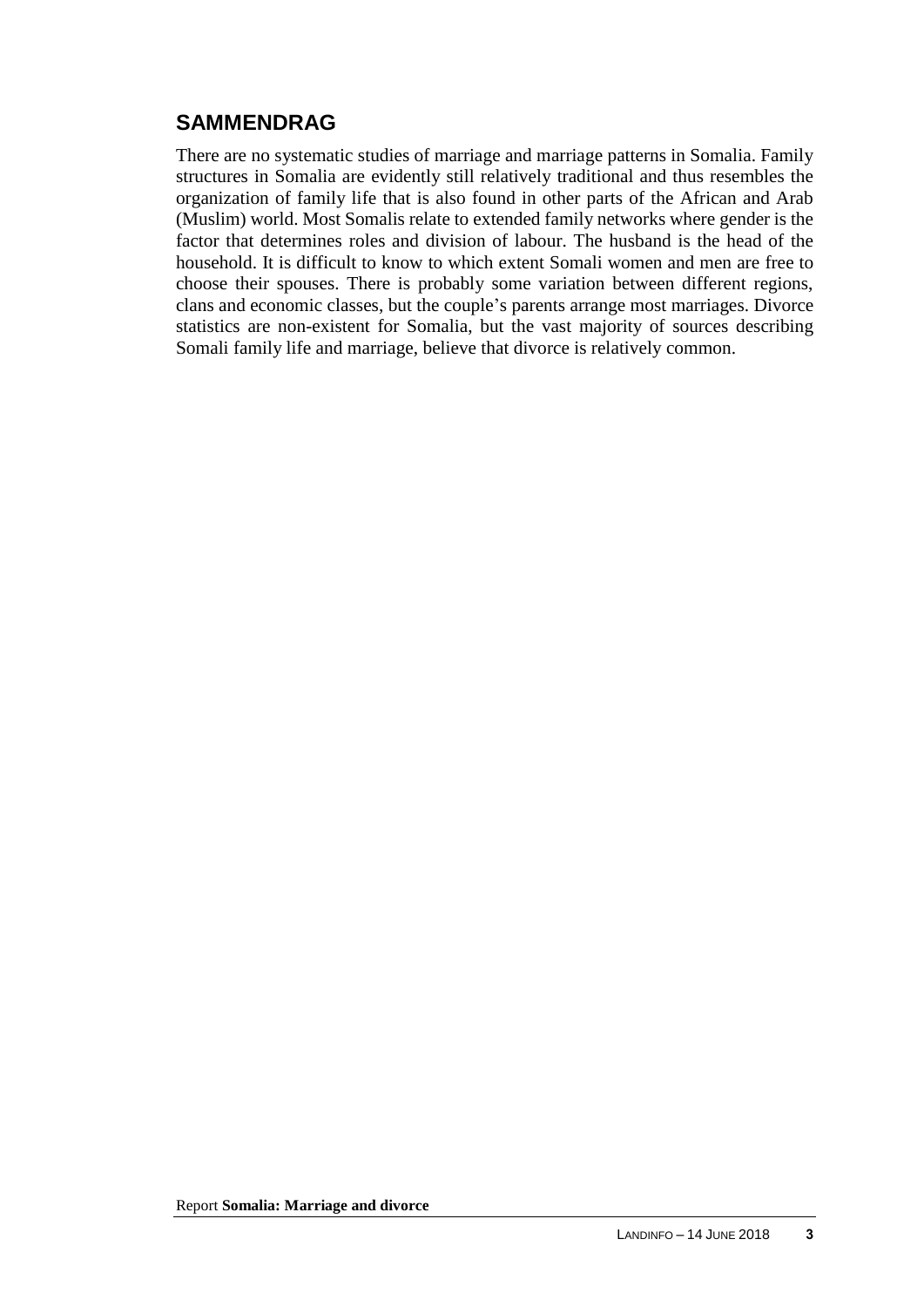# **CONTENTS**

| 1.               |       |                                                                              |  |
|------------------|-------|------------------------------------------------------------------------------|--|
| 2.               |       |                                                                              |  |
| 3.               |       |                                                                              |  |
|                  | 3.1   |                                                                              |  |
| $\overline{4}$ . |       |                                                                              |  |
|                  | 4.1   |                                                                              |  |
|                  | 4.2   |                                                                              |  |
|                  | 4.3   |                                                                              |  |
|                  | 4.4   |                                                                              |  |
|                  | 4.4.1 |                                                                              |  |
|                  | 4.5   |                                                                              |  |
|                  | 4.6   |                                                                              |  |
|                  | 4.7   |                                                                              |  |
| 5.               |       |                                                                              |  |
|                  | 5.1   |                                                                              |  |
|                  | 5.2   |                                                                              |  |
|                  | 5.3   |                                                                              |  |
|                  | 5.4   |                                                                              |  |
|                  | 5.5   |                                                                              |  |
|                  | 5.6   |                                                                              |  |
|                  | 5.7   |                                                                              |  |
| 6.               |       |                                                                              |  |
| 7.               |       | Marriages across religious, cultural or ethnic divides 17                    |  |
|                  | 7.1   |                                                                              |  |
| 8.               |       |                                                                              |  |
|                  | 8.1   |                                                                              |  |
|                  | 8.2   |                                                                              |  |
|                  | 8.3   |                                                                              |  |
|                  | 8.4   |                                                                              |  |
| 9.               |       | Parental responsibility and care for children in case of divorce or death 19 |  |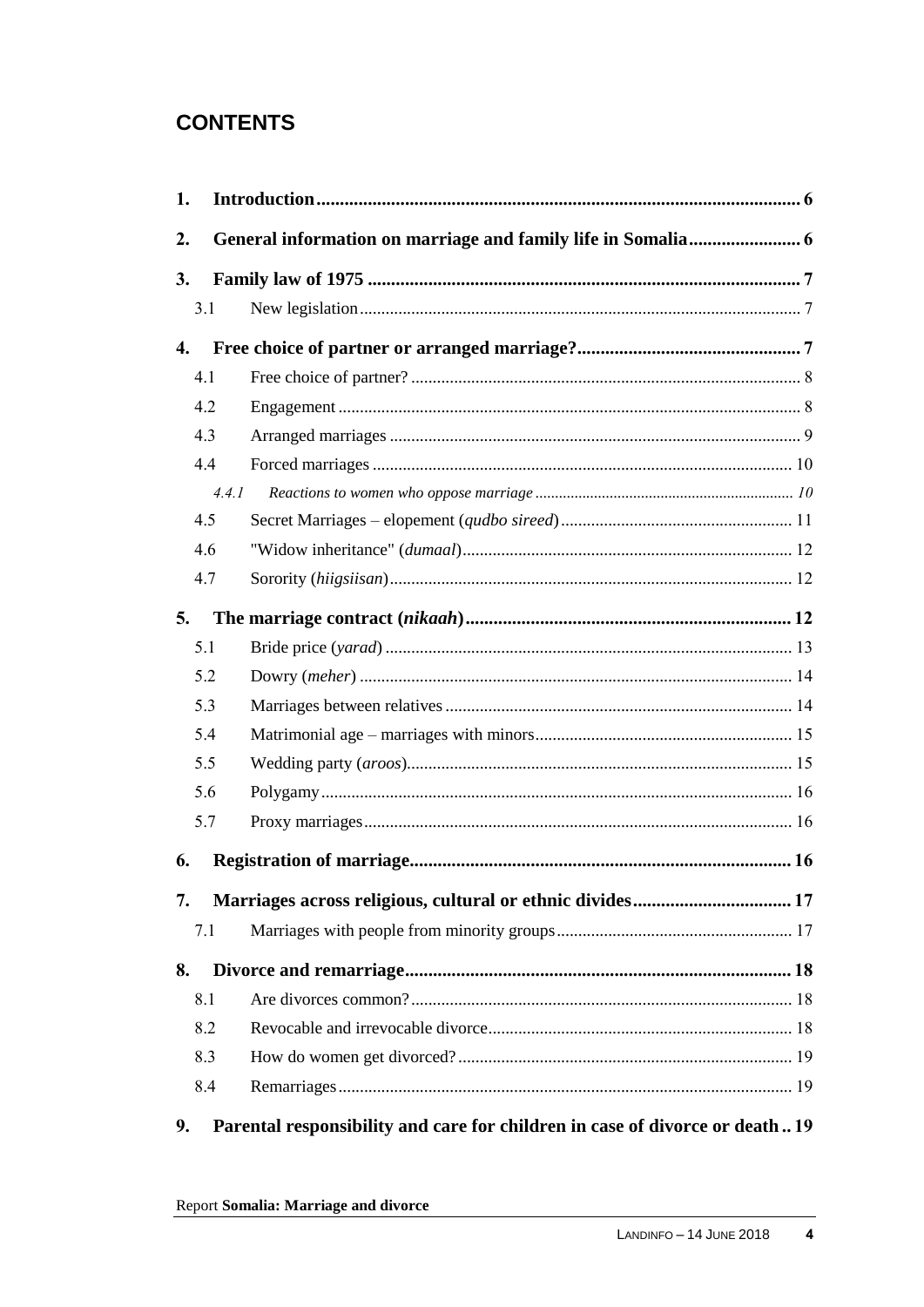| 10. |  |
|-----|--|
|     |  |
|     |  |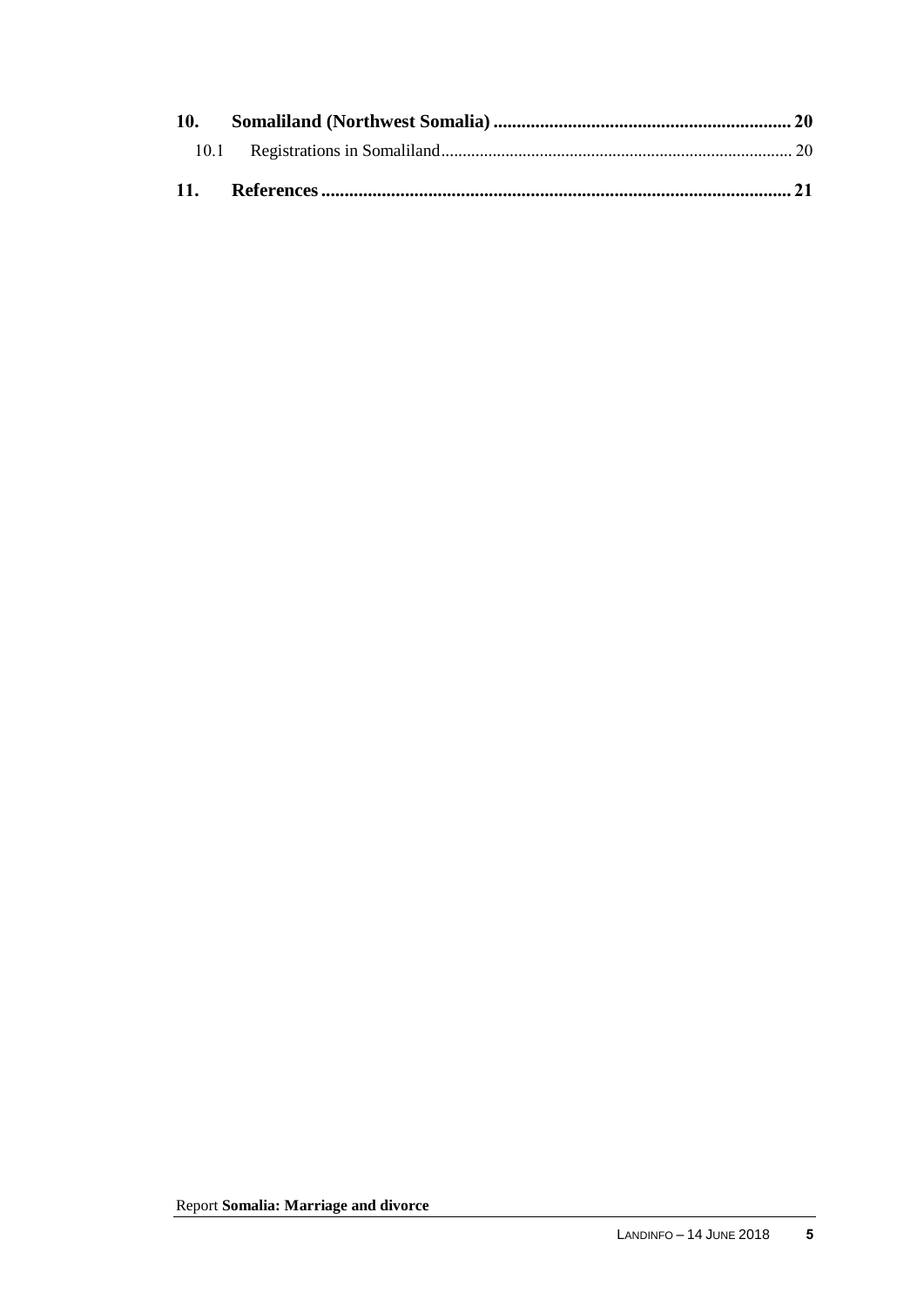## **1. INTRODUCTION**

No systematic studies of marriage and marriage patterns has been carried out in Somalia. This report is based on information from various Somali resource persons in and outside Somalia, as well as articles on family structure, marriage and cohabitation written by anthropologists and Somalia experts. Anthropologist and Somalia expert Ioan M. Lewis gives a relatively in-depth description of traditions in northern Somalia, and Somali journalist Mohamed Diriye Abdullahi also describes marriage traditions in the Somali society. However, hardly any fieldwork has been carried out over the last twenty to thirty years due to the fragile security situation in most parts of the country. This report deals mainly with the situation in southern and central Somalia, but also covers the breakaway Republic of Somaliland.

We have used Somali spelling for Somali terms.<sup>1</sup> The report is an updated and revised version of the report with the same title from April 2014.

## **2. GENERAL INFORMATION ON MARRIAGE AND FAMILY LIFE IN SOMALIA**

Family structure in Somalia is still relatively traditional and thus resembles how family life is organised in other parts of the African and Arab (Muslim) world.

In a Somali and African context, marriage (*guur<sup>2</sup>* in Somali) and the founding of a family are not seen as an individual choice, but rather a social commitment. The social pressure to conclude marriage is also strong, especially in regards to the first marriage (Nuune 2011). In the Somali tradition, marriage is concluded through negotiations and agreements between the families, but also upon the initiative of the young persons themselves (see also chapter 4).

Most Somalis relate to extended family networks where the distribution of roles and work is gender-specific and where the man remains to be the head of the family.<sup>3</sup> Marriage is also the only legitimate context for sexual activity in Somalia. There is also a clear expectation of reproduction after the marriage has been entered into.<sup>4</sup> From this perspective, first-time marriage with a woman passed fertile age is not common. Of course, significant age differences in the woman's favour are not only unusual among Somalis, but also in most cultures – including our own. There are cases among Somalis where the woman is older than the man, but in these instances, it is likely that

<sup>&</sup>lt;sup>1</sup> The exception is words with the language sounds reproduced with x in Somali orthography. Here x is replaced by h (which reflects the closest language sound in Norwegian). The forms of x are given in brackets.

<sup>2</sup> The word guur has two meanings on Somali: marriage and moving. A young man standing on his own feet is called in Somali a guurdoon - he who is looking for marriage.

<sup>3</sup> According to Muslim tradition, a woman does not become part of her husband's family by marriage, but continues to be part of her father's family. Thus, in the Somali clan system, the woman also maintains her clan affiliation (i.e. her father's clan affiliation) when she marries. As such, she is not incorporated into the husband's clan (The Academy for Peace and Development 2002).

<sup>4</sup> Somalis have on average six children. A large number of children is associated with resources, status and pride, and male descendants mean that the clan is given strength (Lewis 1994, p. 63). When parents grow old and no longer can support themselves or need help and care, the responsibility is the children's (Gabowduale 2010, 49, Abdullahi 2001, p. 127).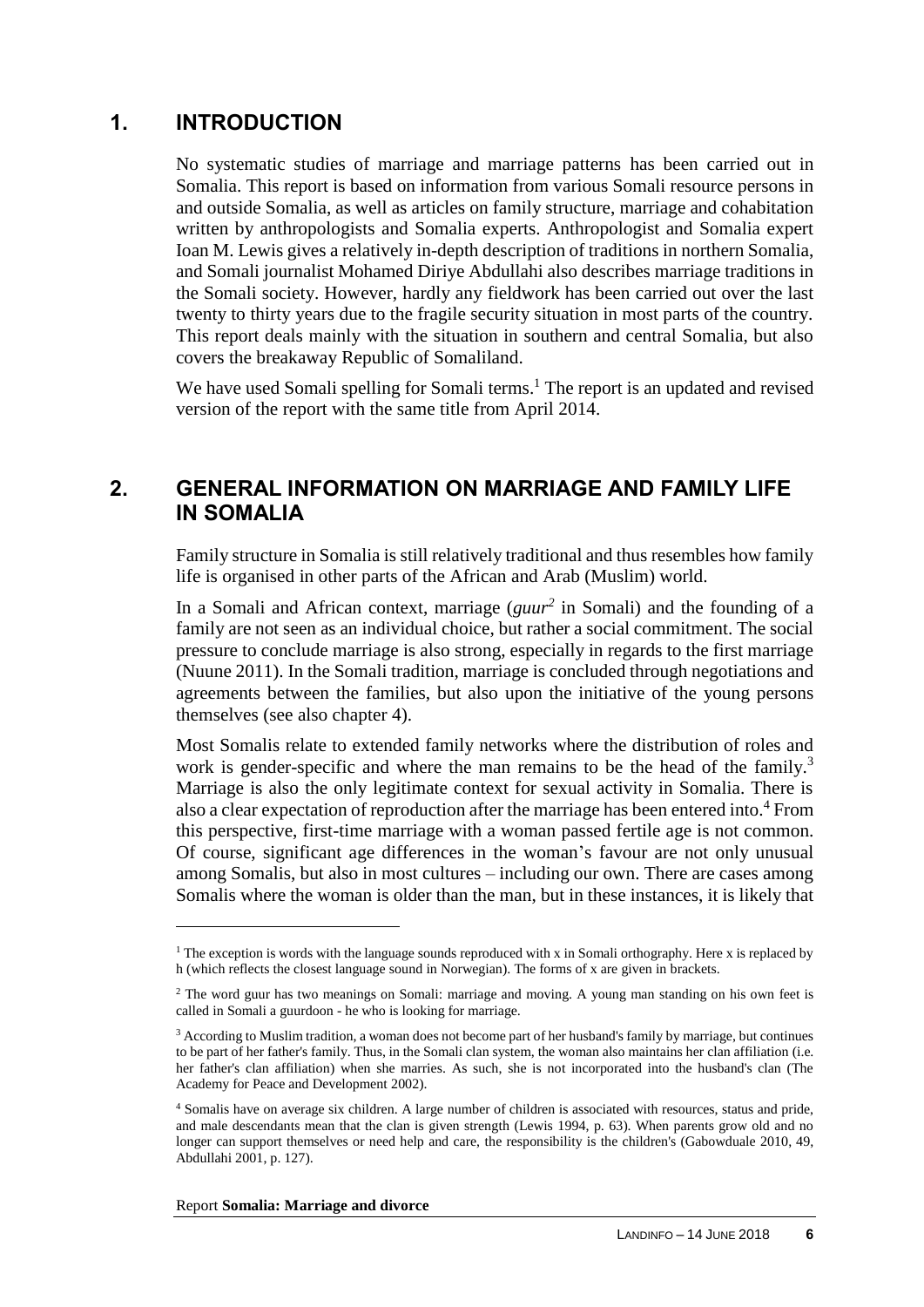the circumstances are special – for example that the woman is very wealthy, or other factors that could compensate for the age difference in the woman's favour.

Islamic principles of equality are given considerable weight, which means that there should be social and economic equality between the bride and groom. Most families will not accept their children marrying below their social rank, and the capacity to support is a precondition for a husband to be able to get married. The bride can be raised to the bridegroom's social level by marriage, but a weaker social position of a groom will not readily be accepted (Dahl 1992, p. 65). If there is inequality between the spouses, it should be in the favour of the man.

# **3. FAMILY LAW OF 1975**

The 1975 Family Law (Emory University School of Law 2015) is still in force in Somalia.<sup>5</sup> It sets the marriage age for both parties at  $18$  years  $-16$  for girls with the consent of a guardian. The ordinary justice system was dissolved in 1991. Although the justice system is gradually being rebuilt, it appears that the legislation is still not effectively enforced. Somalis mostly defer to sharia – and Somali tradition – in matters concerning the family, as was also the case before 1991. According to sharia and Somali tradition, both parties are ready to get married once they have reached puberty. Not least in rural areas, it is not uncommon for girls to marry at fourteen, sometimes even younger, see also section 5.4.

### **3.1 NEW LEGISLATION**

 $\overline{a}$ 

The draft new constitution for Somalia appears to set the marital age of women at 15 (Somali diaspora researcher, meeting in Mogadishu,  $10$  November 2013).<sup>6</sup> In the Constitution, article 28 on Family Care deals, among other things, with marriage, and here it is referred to the age of maturity, without it being defined in further detail (Provisional Constitution 2012). However, in sharia and Somali tradition, both parties are able to get married once they have reached puberty.

It has never been possible to conclude a civil marriage in Somalia.

# **4. FREE CHOICE OF PARTNER OR ARRANGED MARRIAGE?**

The Mogadishu-based women's organisation Somali Women Development Centre (SWDC) reported in November 2013 that marriage is entered into in three ways:

- The couple asks for permission to marry from the father, alternatively from the guardian
- Elopement/secret marriage

<sup>&</sup>lt;sup>5</sup> The same applies in the breakaway Republic of Somaliland, but also there, sharia is applied in civil matters, see Somalilandlaw.com (n.d.) and Abdi (2010).

<sup>6</sup> The draft constitution has not yet been considered in Parliament as of June 2018.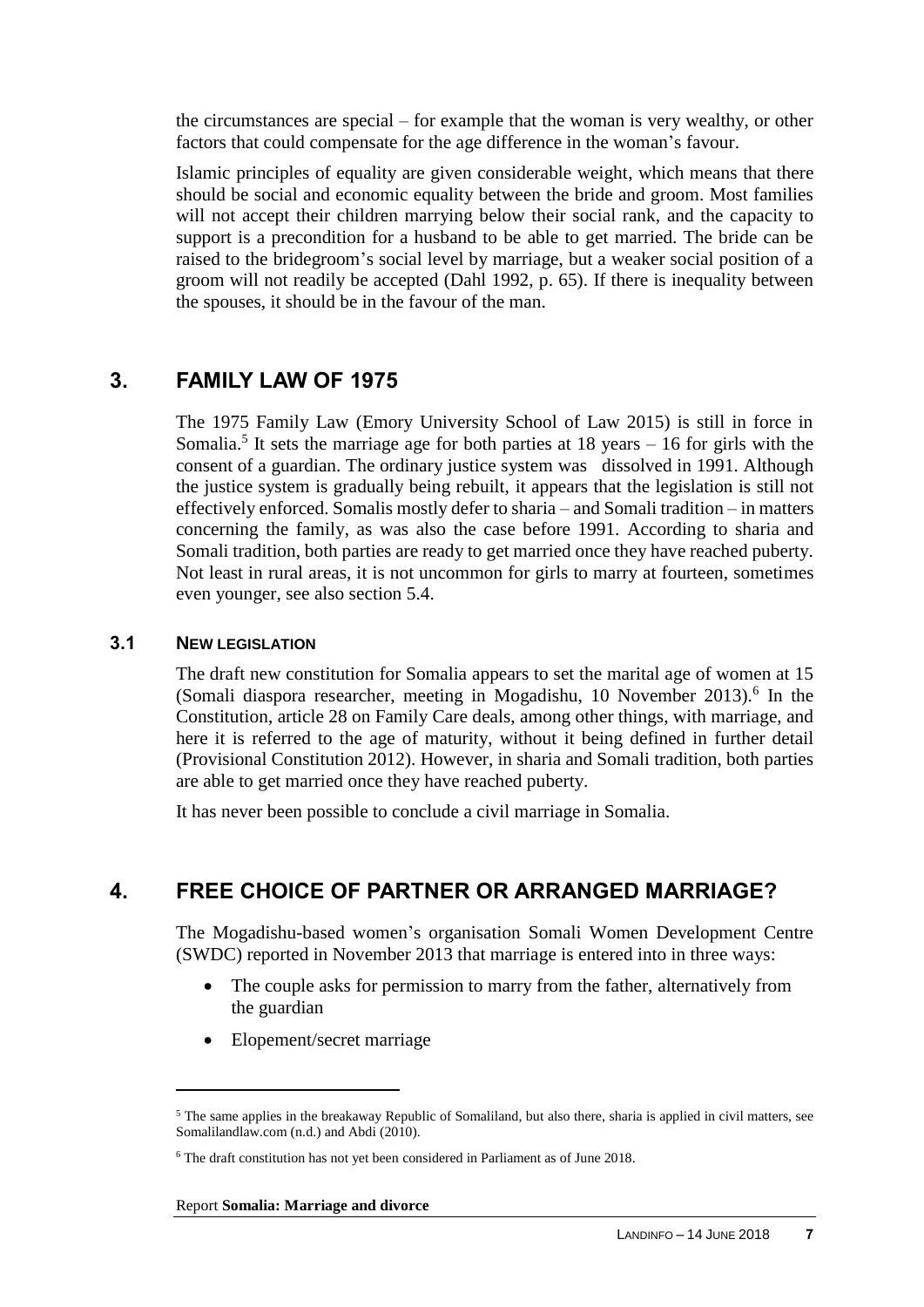Arranged marriage

This information complies with written information about the subject and information Landinfo has obtained on fact-finding missions to Nairobi, Mogadishu and Hargeisa over the last decade.

### **4.1 FREE CHOICE OF PARTNER?**

It is difficult to know how free Somali women and men are to choose a spouse on their own. Probably, this varies between different regions, clans and economic classes, but the couple's parents arrange most marriages. Arranged marriages are especially prevalent when persons marry for the first time, and by this enter adulthood.

In rural areas, young people meet in various contexts – at the well, in the market and at weddings – but meeting in private is not accepted. Of course, this does not rule out romance at a distance. If his family approves the husband's choice, the suitor's father, or the closest male relative, may contact the woman's family (Abdullahi 2001; Lewis 1994).

Among the nomadic clans in the north, most people prefer the spouse to belong to a different clan than their own. Marriage among people in the north has traditionally been used to create an alliance between two previously unrelated families – i.e. potentially hostile groups. Among the agropastoralists in the south, however, the preferred partner is a close relative, such as the father's brother's son or daughter (see more about this in section 6.3).

In the capital, however, it is not uncommon for the husband and wife to meet each other, fall in love and think of marriage without the parents being involved before the couple has decided on each other (Somali resource person, email 2014, Washuk 2016). A young couple who are both studying will usually wait to plan their marriage until they finish their studies, although this depends on the financial position of the future groom. The couple will get to know each other and not least discuss what kind of furniture the man will buy for his bride and their shared home.

During this time it is common – and indeed important – to introduce the suitor to the family. Usually, the suitor is accepted, but should the family oppose the marriage, it can cause problems for the couple. The woman's family will examine the man's background, his clan affiliation, morals and habits (does he chew khat or not?), education and work. Similarly, the husband's family will examine the woman's background to see if she and her family have a good and respectable reputation.

The families discuss the bride price and determine the dowry the woman should have. In the capital, the dowry is preferably given either in either gold or cash.

### **4.2 ENGAGEMENT**

The engagement does not imply any legal obligation to get married, nor do the gifts that the families exchange in connection with the engagement agreement have to be returned (Van Notten 2005, p. 60; Lewis 1994, p. 36). However, a man who marries a woman who has already been promised to another must pay compensation to the family of the disappointed suitor (Van Notten 2005, p. 58).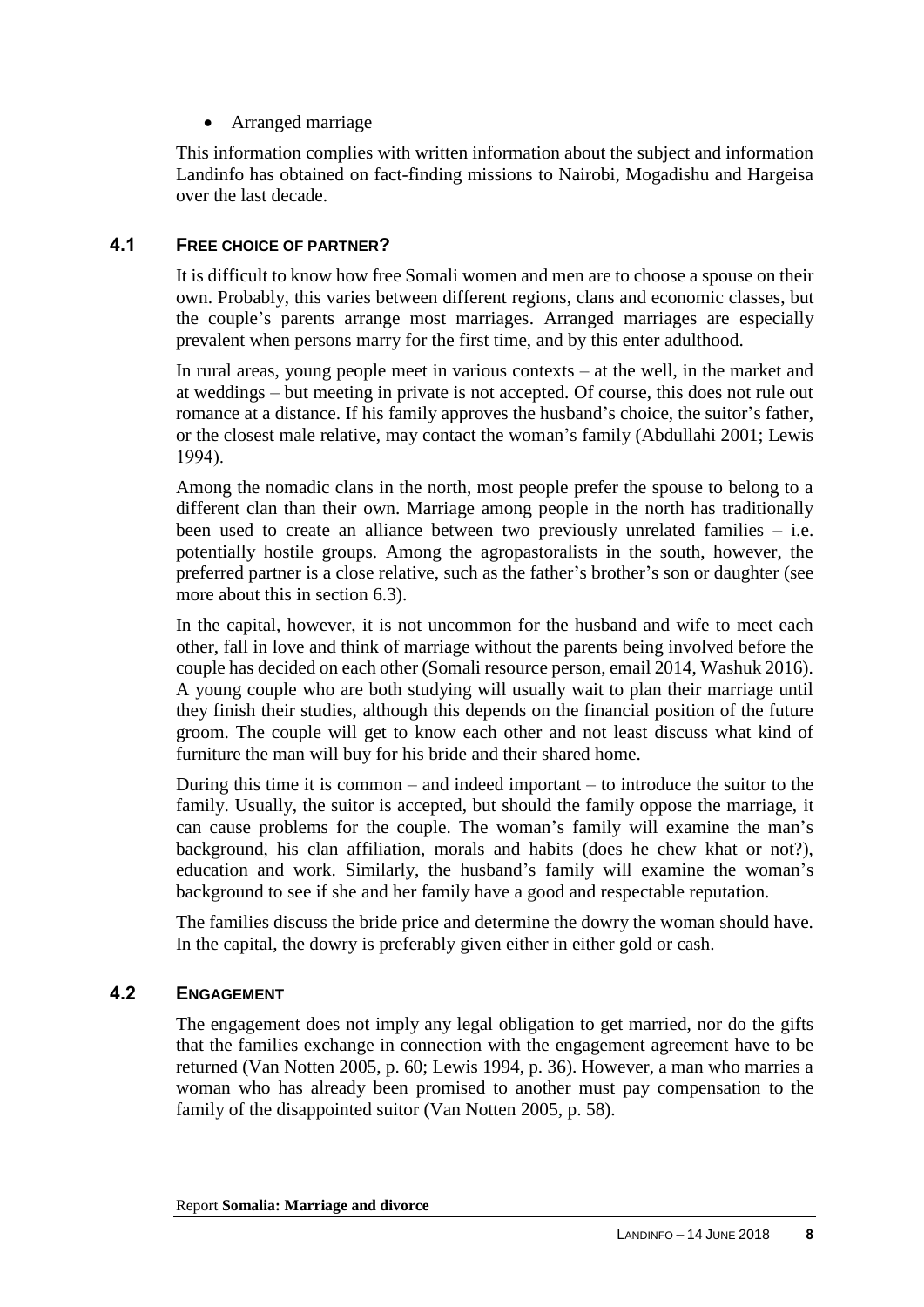#### **4.3 ARRANGED MARRIAGES**

Arranged marriages are the norm in Somalia. In such marriages, the fathers of the couple, or the guardians, agree that the couple will marry (The Academy for Peace and Development 2002). The family has a major influence on the eligibility of marriage candidates, especially for the first marriage. The decision of marriage is only to a small extent left to the two people getting married. Both "arranged marriages" and "forced marriages" are arranged. The transition between arranged and forced marriages may be gradual.

However, in arranged marriages, there is in principle more or less explicit consent from both parties. Forced marriages, on the other hand, involves very little or no consent at all. At the same time, very few women go against their family, i.e. the father's or the guardian's choice (SWDC 2013; woman with a diaspora background; conversation in Mogadishu 2013; Abdullahi 2001). The difference between an arranged marriage and a forced marriage can thus be very subtle. Somali children are raised to respect their parents, to listen to their advice and to receive their blessing on important choices in life (Abdullahi 2001; Helander 2003).

Lack of respect for parents and their advice, on the other hand, is cursed. A woman with a diaspora background (conversation in Mogadishu 2013) described this as follows: Somali fathers will ask their children whether to bless them or curse them, and the choice is entirely "natural" for the vast majority. Then, the father will say that he has chosen a spouse for them. In such a situation, it is almost unthinkable to object. Respect for the parents and their choices is also reflected among young Somalis in the diaspora (Washuk 2016).

The choice of spouse is based on two factors: the bride price (yarad) offered to the bride's father, and the alliances that the marriage may create. The bride price is the payment for the woman's ability to work, the ability to give birth and the moral standard that will benefit the groom and his family.<sup>7</sup>

Among the nomadic groups, as mentioned earlier, marriages with members of neighbouring clans are important, since such alliances contribute to ensuring access to water and grazing areas. A longstanding tradition is also to seal peace agreements between clans by exchanging brides between the parties.

Nevertheless, traditions related to marriage and ways of choosing a spouse, like other traditions, have changed over the past few decades. Centre for Research and Dialogue (CRD) in Mogadishu conducted a project in Southern and Central Somalia in 2002- 2003 evaluating the effects of the civil war on the population. The report *Somalia: Path to recovery building a sustainable peace* (CRD 2004) is based on interviews and consultations with more than 13,000 people in all parts of the country. It is written in the report (page 37):

In the decade and a half since the onset of the Somali crisis, the institution of *marriage has undergone such a transformation as to be almost unrecognizable today. Many weddings now occur without the involvement, knowledge or blessing of parents. There has been a dramatic increase in the rate of teenage* 

<sup>7</sup> The father of the man - or the closest male relative - addresses the girl's father and requests permission for his son to marry the daughter of the house. The families agree on a date for the marriage, how to allocate the cost of the wedding, the bride price and the residence for the couple.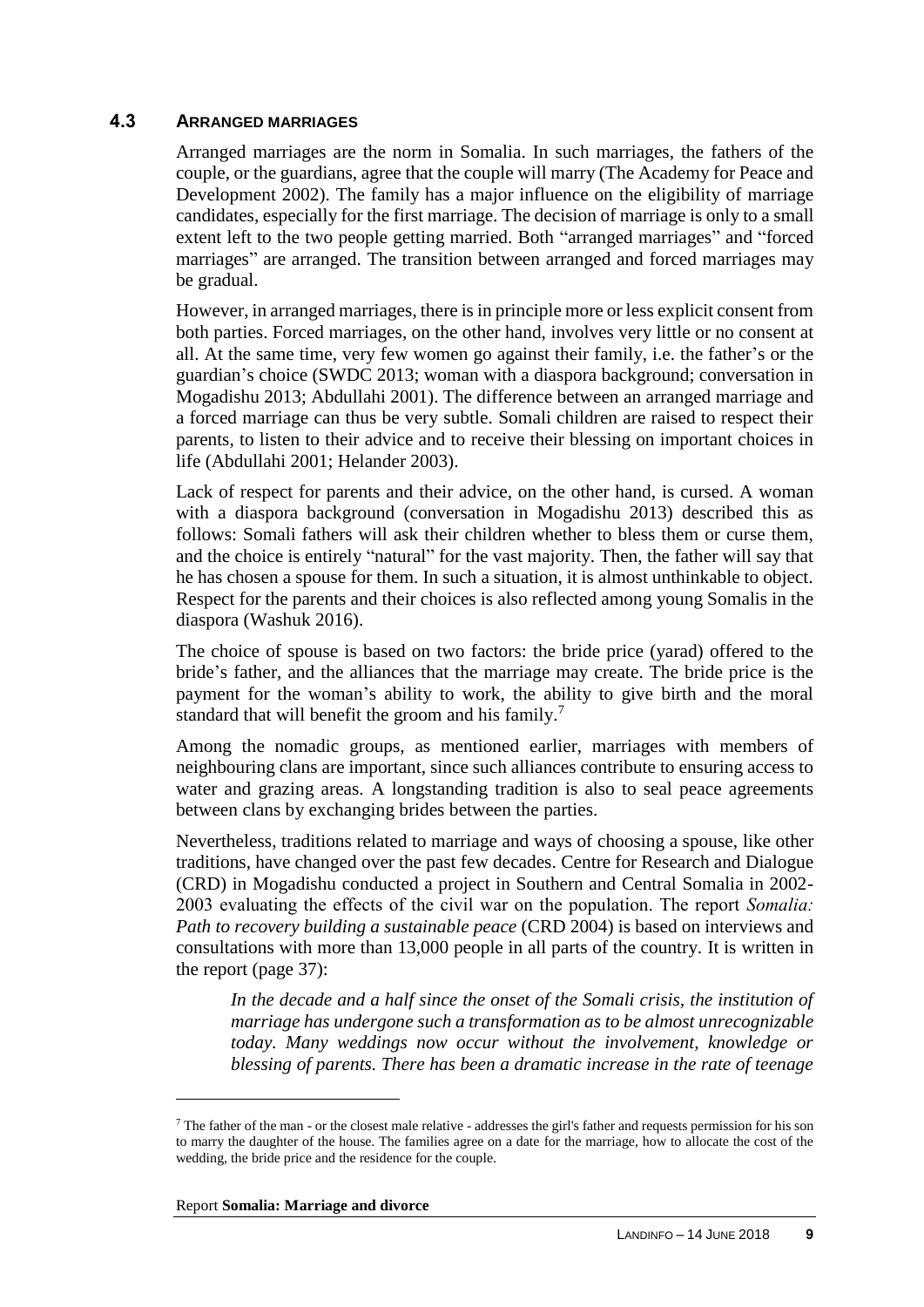*marriages and a proportional increase in the rate of teenage divorce – often leaving young mothers alone to raise their children. In the absence of parental involvement, newlyweds often lack the kind of financial and moral support that once ensured the durability of marriages.*

#### **4.4 FORCED MARRIAGES**

The central terms for marriage in Somali practice correspond to those found in Islamic law. In sharia, both spouses consent to marriage. However, as mentioned, few will refuse, and should they refuse, the refusal has little practical relevance (Nuune 2011). The extent of forced marriages, that is, how often women, through physical or mental coercion, are forced into a marriage against their will is impossible to quantify.<sup>8</sup> Somalis, according to a young female Somali resource person with a diaspora background (meeting in Mogadishu, November 2013), claim that forced marriages do not occur because coercion is defined as the use of physical force. However, a number of other local and international conversation partners that Landinfo has discussed this topic with pointed out that women who refuse to get married are at risk of being exposed to violence. See also Landinfo 2012: Al-Shabaab and forced marriage.

#### **4.4.1 Reactions to women who oppose marriage**

Women who refuse to marry the person chosen by the family are at risk of violence (conversations with international and Somali resource people in Nairobi, 2002, 2004, 2005 and Mogadishu 2013). The extent of such violence is unknown, but killing women is not socially accepted. Somalia has no tradition for so-called honour killings, in the sense that the environment expects and accepts killing women who have transgressed certain social norms, such as having children out of wedlock.<sup>9</sup> The fact that honour killings are not a cultural practice in Somalia, however, obviously does not rule out murder caused by jealousy or crimes of passion committed against women. An unfaithful woman does not risk being killed by her family for the honour of the family to be restored and her disgrace removed, but a jealous husband may still kill her.

Those who break traditional social norms and refuse to marry the person whom the family have chosen cannot count on help or protection from the family or other clan members.

Thus, opposing the family's choice can lead to a woman being banished by her family, having to leave both them and her home. Without other welcoming relatives or acquaintances, her life will be very difficult. However, there are differences: urban educated women, in contrast to rural women with little or no education, may have better opportunities to establish themselves and get an outcome. However, in general, young, banished women are vulnerable to abuse and exploitation (conversation with

Report **Somalia: Marriage and divorce**

<sup>8</sup> Traditionally, a rapist is also ordered to marry his victim. The woman has the right to refuse, but according to van Notten (2005, p. 57), the woman is effectively forced to marry. It is difficult to assess how widespread this is today.

<sup>9</sup> Such killings will also not remove any of the disgrace that affects members of the family of women who violate the code of honour and propriety. A female Somali expert reported to Landinfo in Mogadishu in November 2013 that, although honour killing has no tradition in Somalia, she believed that persons who come out as homosexuals or who convert to Christianity are at risk of being killed by their own family.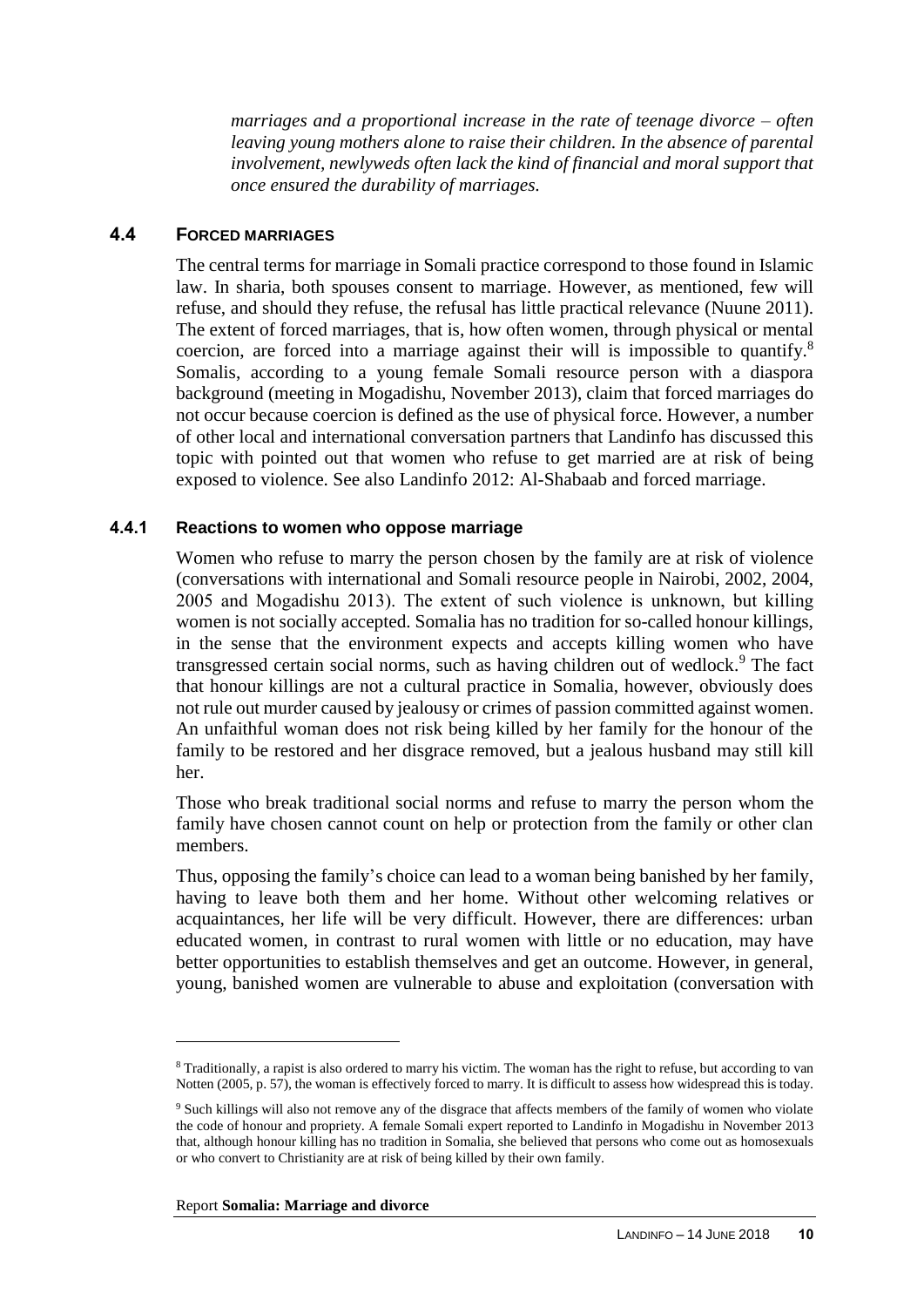UNIFEM in Nairobi, April 2002, Somali resource persons in Nairobi, March 2010 and March 2011).

### **4.5 SECRET MARRIAGES – ELOPEMENT (***QUDBO SIREED***)**

Secret marriages (*qudbo sired*),<sup>10</sup> or elopement as it is in reality, have been both common and accepted throughout Somalia (Abdullahi 2001, p. 130; Migration Works 2009, p. 15; SWDC 2013; Helander 1991). Such marriages occur without the consent of the family; either because the families do not know about the marriage plans or because they have refused to accept the suitor.

In order for such a marriage to be valid, the couple must have travelled a certain distance from home – traditionally, this distance should approximate a three day trip by camel (an estimated 90 km). Because the distance is suitable, the coastal city of Merkur and the town of Wanlaweyne in Lower Shabelle have therefore been popular destinations for young couples from Mogadishu who want to marry without consent (CBC 2013). Although tradition indicates that the distance should be about 90 km, this may nevertheless vary. Much depends on what the person who will conduct the marriage ceremony thinks is acceptable and what the couple themselves tell this person.

The ceremony is performed by a sheikh or by someone else with religious competence.<sup>11</sup> Since the woman is not represented by the father in these circumstances, the person takes the father's place as a guardian. Like all other weddings, two witnesses must be present, and there must be a marriage contract, *nikaah*. However, since the families are not involved, the groom does not pay a bride price. It is precisely this economic aspect that has been pointed to as a reason why this custom seems to have become more prevalent in recent years.

Al-Shabaab banned such marriages because they were not in line with their interpretation of Islamic law (CBC 2013; Nor 2012). The validity of such marriages is controversial among Somali theologians (female Somali resource person, conversation in Mogadishu, 10 November 2013). One of the arguments against the custom is that the woman travels openly without a guardian and with a man she is not married to, which is contrary to Islamic tradition.

Traditionally, the couple would tell the family about the marriage once they returned. However, there seems to have been a change in attitudes in parts of the population in recent years. Both Somali media and local resource persons report secrecy and exploitation in connection with such marriages. If the couple does not tell the families about the marriage, they cannot live together, because cohabitation is unthinkable in Somalia. If the woman becomes pregnant, the couple has no choice, and the family must be notified.

There is only anecdotal information about such incidents, but one of Landinfo's contacts said that one of these marriages had had a tragic outcome. A young couple married in secret, the girl became pregnant and the couple then told the families about the marriage. The husband's mother disliked the girl's background and demanded that

<sup>10</sup> Some sources call this *qudbo siro*.

<sup>&</sup>lt;sup>11</sup> A man with religious competence (who can conduct the wedding ceremony) is called wadaad in Somali. Before 1991, these persons were appointed and registered by the authorities through the Khadi regional courts.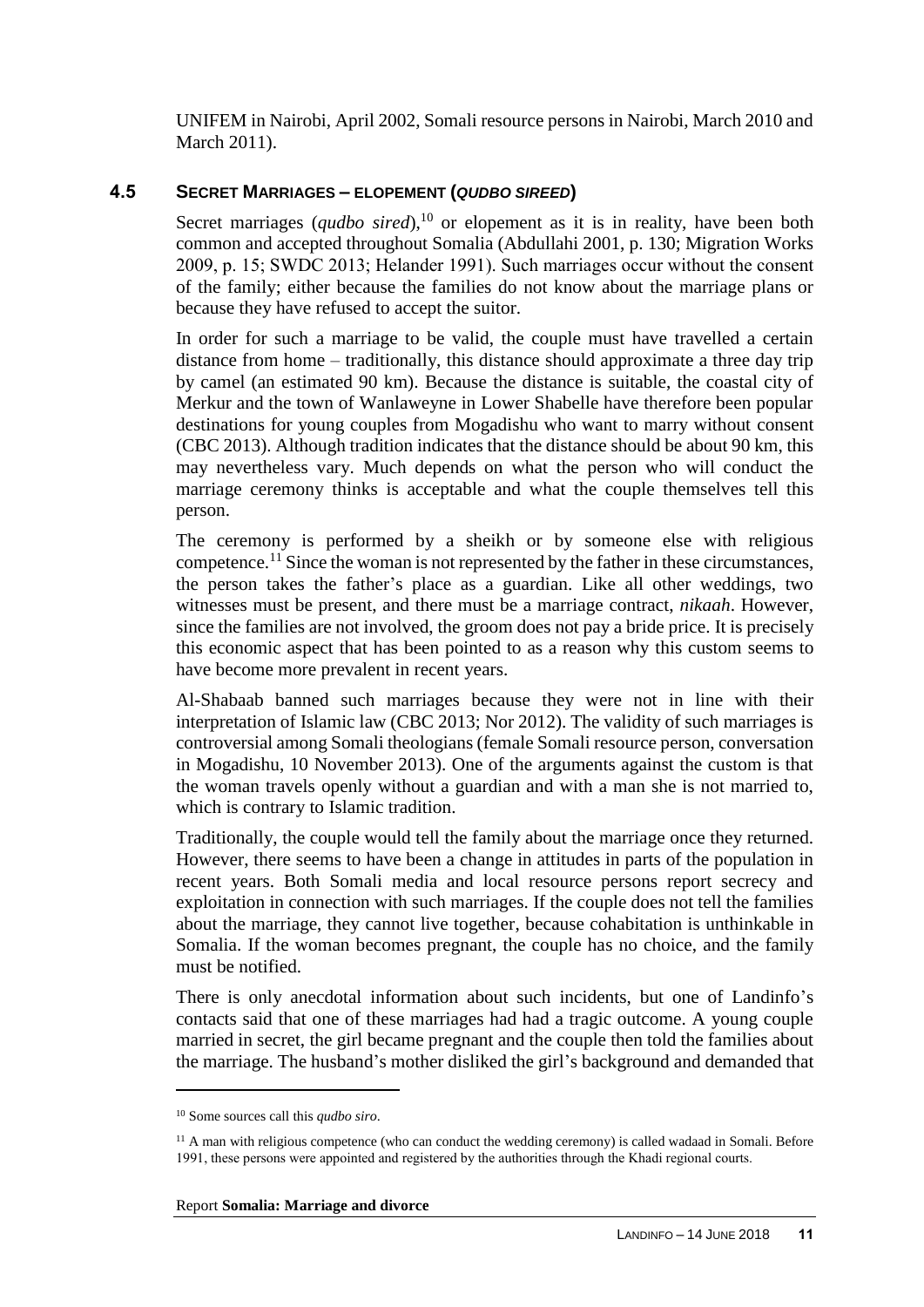she have an abortion. The girl had an abortion but died after the operation (female with a diaspora background, meeting in Mogadishu 2013).

There is a lack of statistics, but there may be reason to believe that some of these marriages are entered into between older men and very young girls, and the men eventually leave the girl and evade financial obligations by claiming they were never married. The custom thus opens up the possibility of exploitation of girls and women, who may have difficulty proving they are or have been married (woman with a diaspora background, meeting in Mogadishu 2013).

### **4.6 "WIDOW INHERITANCE" (***DUMAAL***)**

"Widow inheritance" (*dumaal*) means that a widow marries her deceased husband's brother. The reason for this tradition is to take care of the widow's and any children's financial needs and give them security. By keeping the widow in the family circle, the family also keeps the bride price, and thus there is no economic loss even though the husband has died.

The tradition is dying out, according to the author of the book *Culture and Customs of Somalia*, Mohamed Diriye Abdullahi (2001, p.133). Lewis (1994, p. 45) also points out that already in the 1950s, only a few such marriages occurred in Northwest Somalia. Van Notten (2005) emphasises that it is a voluntary arrangement, but that the woman loses the right to financial support from the in-laws if she does not agree to marry the brother of the deceased. Such marriages are likely to be even rarer today than in the 1950s, but probably more frequent in rural areas than in towns. The family's and woman's level of education probably also plays a role. There may be a reason to believe that a younger widow will be more attractive than an older woman in terms of pregnancy and birth. Mature women – both divorced and probably widows – are therefore often freer than their younger fellow sisters to, for example, have more say when a suitor indicates interest.

### **4.7 SORORITY (***HIIGSIISAN***)**

Sorority denotes the custom in which a woman takes the place of her childless married sister to give birth to children and thereby fulfil the terms of her sister's marriage contract. The word sorority is also often used for the marriage of two or more sisters with the same man, either polygynously or successively (SNL 2012). A marriage where a sister takes another sister's place is called *hiigsiisan* (xigsiisan) in Somali. Just as with widow inheritance, there is reason to believe that this custom is unusual, especially in the larger cities.

# **5. THE MARRIAGE CONTRACT (***NIKAAH***)**

Marriage in Islam is a private legal contract between two people, and not a sacrament, as it is, for example, in Catholicism. Consequently, the contractual aspect is more important in Islamic and Somali marriage ceremonies than in ceremonial ones. The basic assumption is that the marriage itself, i.e. the conclusion of the contract – nikaah (*nikaax*) – is based on sharia and what follows from this legal tradition, while the wedding party (*aroos*) is a Somali tradition (Smith & Rossbach 2013).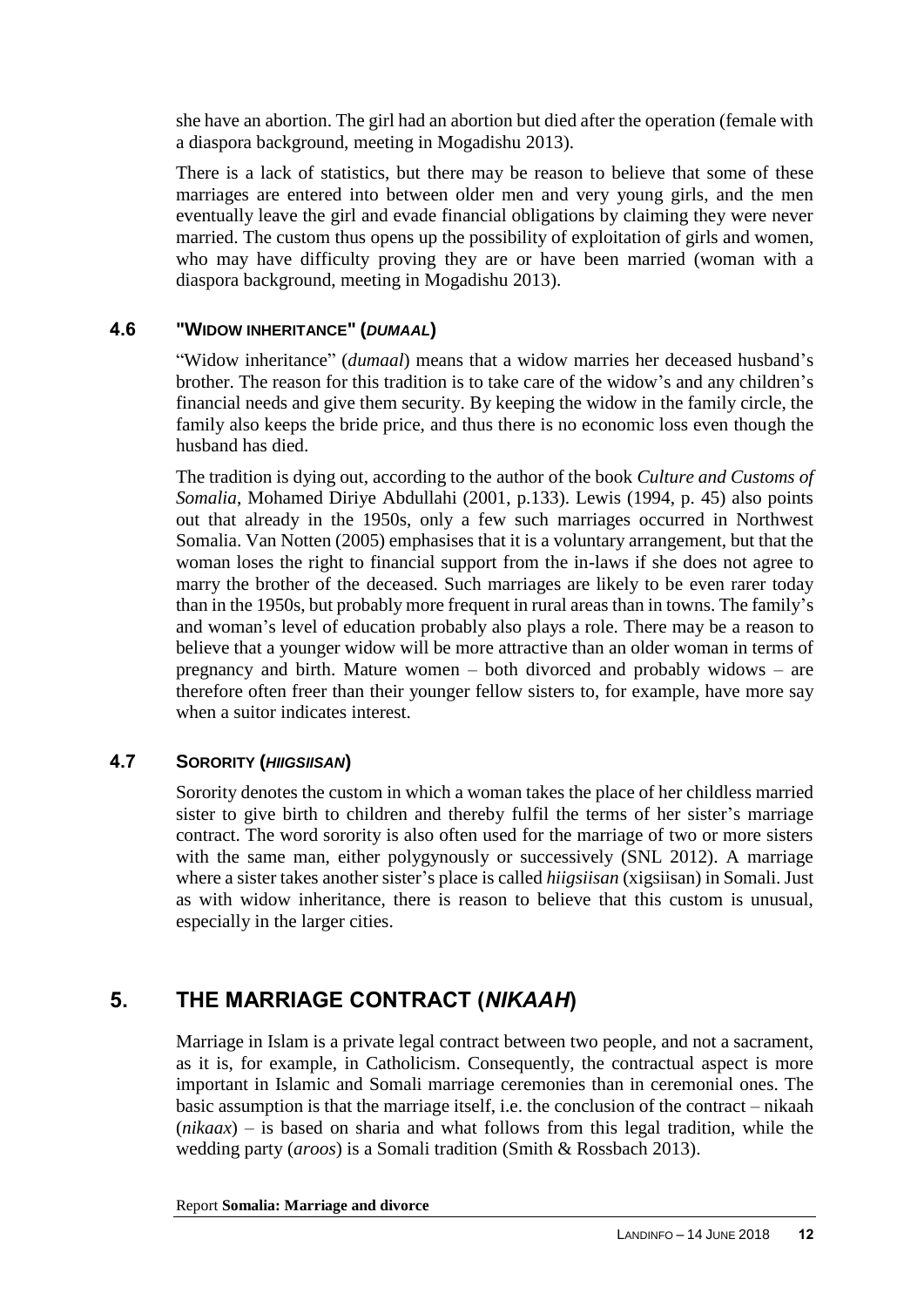Nikaah is legally binding and is entered into between the parties before the person conducting the ceremony – a "man of religion" (in Somali: *wadaad*) and two witnesses. Only men can be witnesses. The man's gift to the woman, i.e. the dowry (*meher*), is a key obligation and must be laid down in the nikaah. The woman can also enter in the nikaah that the man may not have more wives and that he guarantees her a divorce if he does.

In Somali tradition, and within the Shafi'i legal school of Sunni Islam, practised in Somalia, the woman must have a male guardian (*wakiil*) who agrees with the marriage contract and represents her at the wedding ceremony (interviews with Somali resource persons in Nairobi in April 2002 and September 2005; Abdullahi 2001).

There are clear rules as to who can be a guardian of the woman:

- The woman's father
- If the father is dead or living in another part of the country (in practice at least about 90-100 km from the place of marriage), the woman's brother may be a guardian.<sup>12</sup>
- If neither father nor brother is available, the woman's uncles on her father's side may be guardians. $13$
- If neither father, brother nor an uncle can attend, the nearest male relative on the father's side may be a guardian.
- No relatives on the mother's side can be a guardian.
- No women can be a guardian.

It is common that the woman herself is not present at the nikaah, but that the guardian represents her, even though she is in the house where the nikaah takes place.

### **5.1 BRIDE PRICE (***YARAD***)**

 $\overline{a}$ 

Prior to the conclusion of the nikaah, the parties' families negotiate. The central subject is the *yarad* (bride price). The groom's family pays the yarad to the bride's family. The bride price varies depending on the social and economic situation of the family, and on how attractive the woman is. Among the nomads in the north, the bride price has traditionally been high. Lewis describes a number of examples where the price ranged from three to 40 camels. A bride price of three camels was undoubtedly a sign that these were people from low social strata (Lewis 1994). Lewis' examples were collected in 1955-57, but things have probably not changed much. The bride price can also be paid in the form of cash or jewellery. Among the people in the south, the price has generally been lower, but even among city folk the bride price is an important issue (Helander 1991).

 $12$  The few sources that refer to situations where a brother can act as a guardian do not mention whether it must be the oldest brother or whether there is a certain freedom of choice. The person must undoubtedly be an adult, i.e. sexually mature and responsible.

<sup>&</sup>lt;sup>13</sup> It is not unambiguously written in Islam or Somali tradition that it must be the father's oldest brother. Pragmatism is probably crucial in such situations, i.e. who is the easiest to access etc., cf. also footnote 12.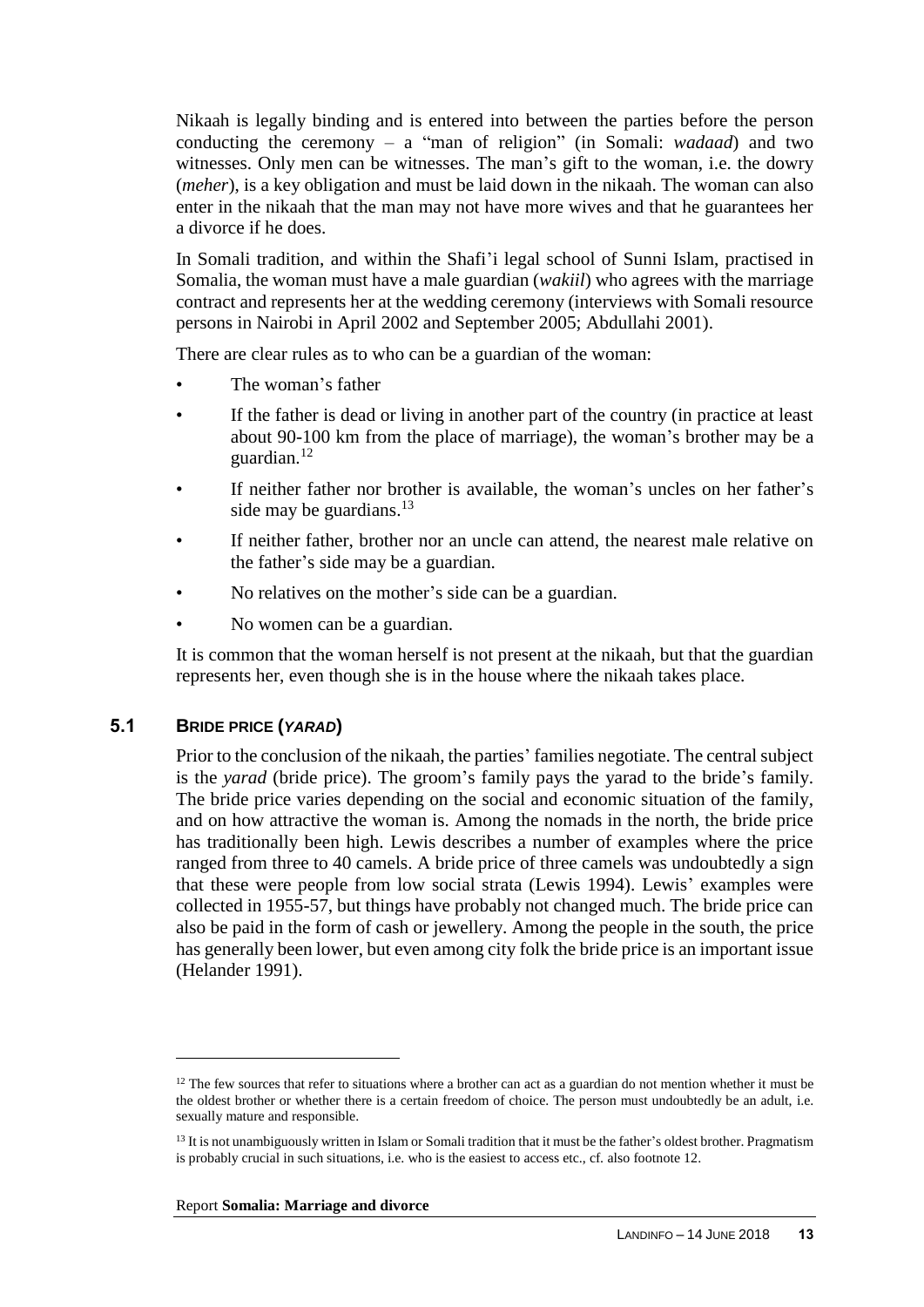The bride's family also gives gifts to the groom's family. In the countryside, among both nomads and farmers, the bride's family will ensure that the couple gets housing and necessary household equipment. City folk give primarily household equipment.

Before the final bride price is fixed, there have usually been several rounds of negotiations. The price is usually determined by criteria such as social origin, age, beauty and reputation – in both Islamic and Somali contexts. Also, the woman's family must be compensated for the loss of labour brought about by the marriage and for giving her a good moral upbringing.

### **5.2 DOWRY (***MEHER***)**

In addition to the bride price that the bride's family receives, the woman has the right to claim a dowry (*meher*) from the spouse according to Islamic law. The dowry is determined in the marriage contract and is a precondition for a valid marriage. According to sharia, the woman will be given the dowry in connection with the nikaah, and the dowry will remain her personal property, which she has full control over. In Somalia, it is common for the meher to be paid only upon divorce or the husband's death. Only then is it believed that the woman is entitled to the meher.

During Siad Barre's reign, the maximum rate for the meher was set by law at 2000 Somali shillings (email from the Norwegian Embassy in Nairobi, 2000). The amount was thus equivalent to 1-100 US dollars depending on the rate, which was particularly volatile in 1980-1991 (Little 2003, p. 141). The size of the dowry still varies today. The cash amounts may vary, and sometimes the meher can be given in the form of gold jewellery, a Koran, camels or cattle.

### **5.3 MARRIAGES BETWEEN RELATIVES**

Marriages between siblings are not common among the nomadic clans in the north, where marriages usually occur between members of different subclans. Among the agropastoralists<sup>14</sup> in the south and other fixed-residents groups, on the other hand, marriages with close family members are far more common. Among the northern Somali clans, according to Lewis (1994), there must be six to ten generations separating the parties' common ancestors. Marriage between men and women who are more closely related is nevertheless not considered unsuitable or prohibited.

As elsewhere in the world, relationships between children and parents, between siblings (irrespective of whether they are half-siblings on the father's or mother's side), between a man and his aunt on the father's side, and aunt on the mother's side and brother's daughter and sister's daughter (niece) are considered incestuous. The same applies to relationships between a woman and her uncle on her father's side or mother's side or son-in-law on either side (nephew). Among Somalis, the relationship between siblings is also considered to be too close for marriage, although Lewis states that he knows of some such marriages.

<sup>&</sup>lt;sup>14</sup> Agropastoralists is the term anthropologists and a number of Somali experts use for the Somali clans rahanweyne (mirifle) and digil, who mainly live in Bay, Bakool, Gedo and Lower Shabeelle. This term means that they are involved both in animal husbandry (cows, flocks and/or camels) and agriculture. The denomination, however, is not used for the peasants living along the Juba and Shabeelle Rivers, who are jareer, i.e. Somalis with Bantu origin.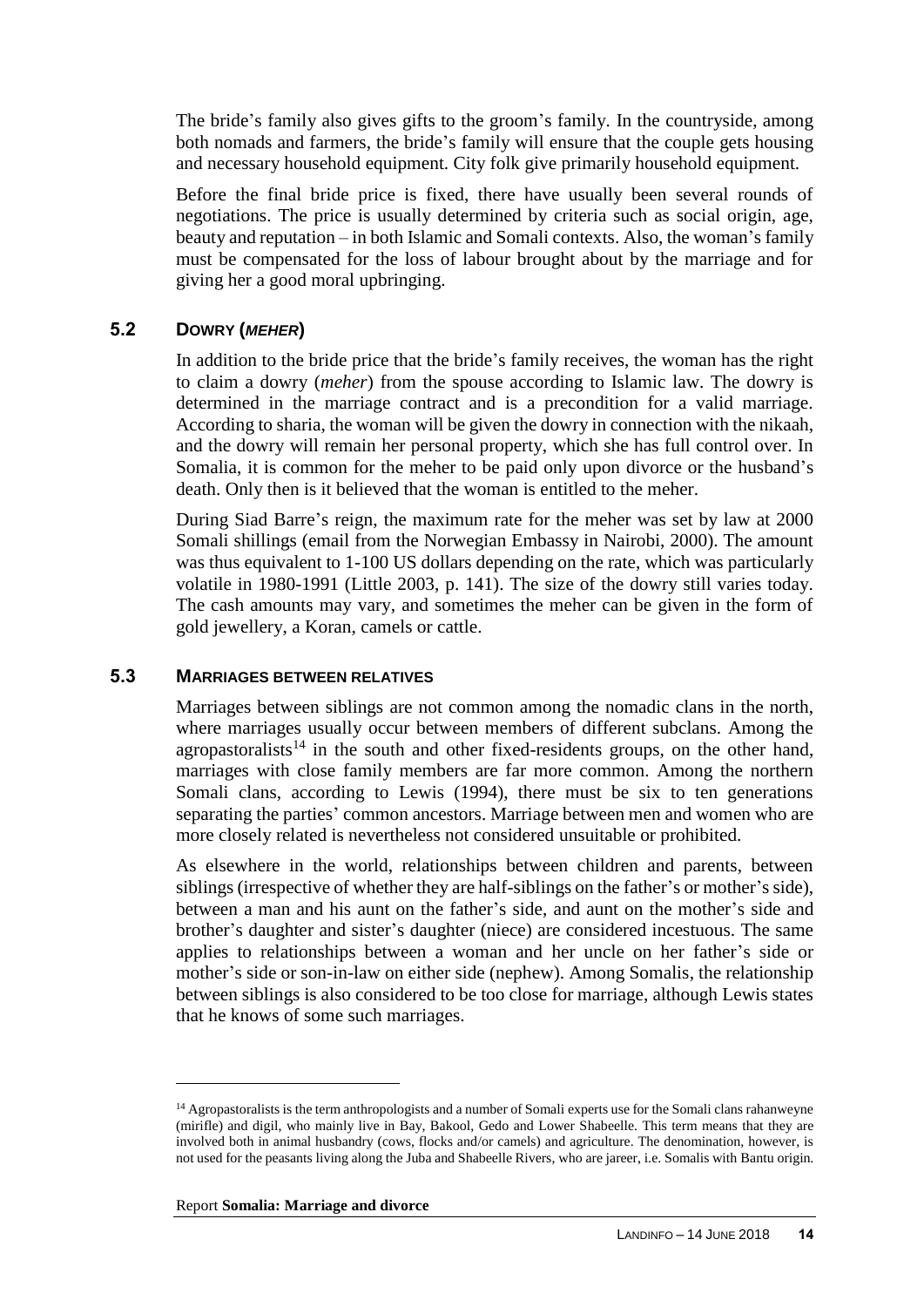Among the more settled clans in the south, the picture is different (Helander 2003). The same applies to the so-called Benadir groups. Marriage with a father's brother's daughter/son (cousins) is accepted and common (Helander 2003), just as it is common among Muslims in many other societies. Lewis also states that such marriages are apparently practiced to a very limited extent among the darood warsangeli clan and darood majerteen clan.

#### **5.4 MATRIMONIAL AGE – MARRIAGES WITH MINORS**

The Somali family law of 1975 (Emory University School of Law 2015) states that the minimum age for marriage for both men and women is 18 years. Women can be 16 years old, if the guardian agrees. In practice, the age for entering into a first marriage is even lower. Sharia allows women to get married once they have reached puberty, and most people follow Islamic law, not the secular family law. Figures from 2006 showed that almost a quarter of Somali women between the ages of 15 and 19 were married, divorced or widowed (OECD Development Centre 2012).

However, a study in 55 communities in 11 districts from spring 2017 found that only 14 percent of the same age group were married (International Rescue Committee, Care International & Save the Children 2017). The decline from 2006 is relatively significant, but in Landinfo's view, it is not necessarily representative of large parts of the country.

### **5.5 WEDDING PARTY (***AROOS***)**

 $\overline{a}$ 

The wedding party (*aroos*) <sup>15</sup> is the second part of the marriage, which marks the couple moving in together. It is not a legal ceremony like the nikaah, and it is not a precondition for the marriage to be valid. Traditionally, a certain time may pass between the nikaah and the aroos. However, gradually, the two ceremonies have to some extent merged, so that the party either comes immediately or shortly after the marriage.

The wedding celebration has traditionally lasted for seven days, but this also clearly varies (Abdullahi 2001, pp. 145-147).<sup>16</sup> There may also be differences between weddings in the diaspora and local weddings. Traditionally, women and men have been separated for the wedding party, and that is still the case among conservative religious people. However, there are also weddings where women and men celebrate together.

Dance is an important part of the festivities, and it is seen as an insult to the couple if one does not take part. The most common dance in Somali wedding parties is the *burambur*, where the women form a circle and dance in the middle one by one.<sup>17</sup>

#### Report **Somalia: Marriage and divorce**

<sup>&</sup>lt;sup>15</sup> Aroos has several meanings. It can mean the tent or cabin set up for the couple, or – in a metaphorical sense – the bridegroom and marriage (Lewis 1994; Helander 1991; Embassy of Norway in Nairobi, email 2000).

<sup>&</sup>lt;sup>16</sup> See also the blog Behind Pink Burkhas and Yellow Mullah Beards (Ismail 2011), which describes this among Somalis in Norway.

<sup>&</sup>lt;sup>17</sup> Burambur/buranbur also denotes poems and songs written by and about women and their lives.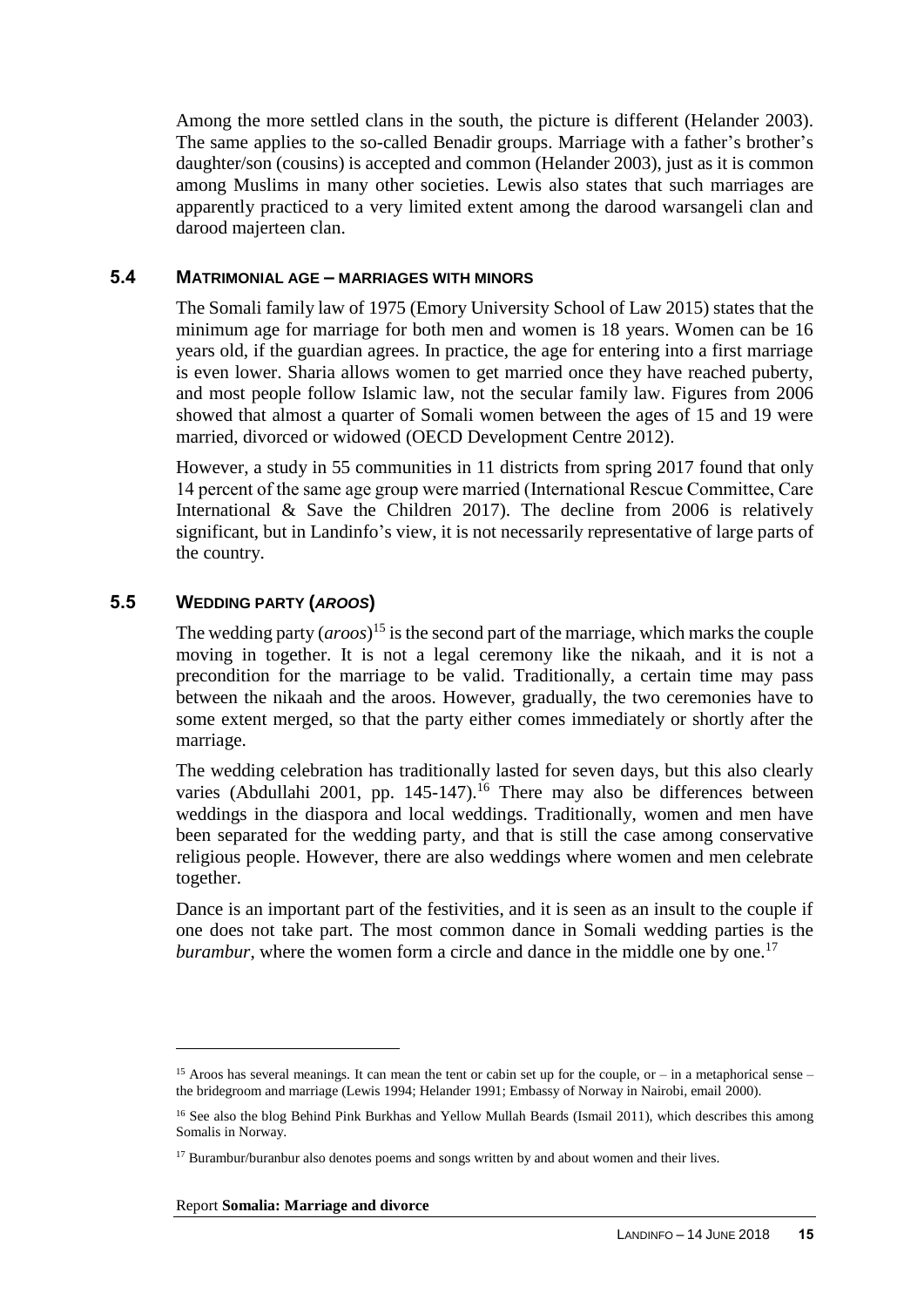#### **5.6 POLYGAMY**

According to the Koran and Somali tradition, a man can have up to four wives, on condition that all wives are treated equally, both emotionally and materially. Lewis (1994) considers that polygamous marriages are quite common in Somalia and that many men between the ages of 40 and 60 have been married at least twice, either in simultaneous or successive marriages.<sup>18</sup> Generally speaking, the number of wives depends on the age and status of the male – older men more often have more wives than younger men. This is partly because older men usually have better economic circumstances – either in the form of domestic animals or other values – than young men. Each wife and her children tend to establish a household separate from the other wives. In northern Somalia, such a unit is called *bah*, while in the south it is called *min* (Helander 1991).

#### **5.7 PROXY MARRIAGES**

 $\overline{a}$ 

If one or both spouses are prevented from being present at the nikaah, sharia allows Muslims to get married by proxy. In Somalia, it is also common for the woman not to be present at the nikaah, even when she is in the same country/town/house. For example, she may be in the room next door and still be represented by her representative or guardian. Even a man may have a representative or guardian, although this may be less common.

Norwegian authorities do not recognise proxy marriage, but according to a Somali theologian, such marriages need not be dissolved by divorce in order for the parties to conclude a new marriage contract (Norwegian Embassy in Nairobi, 2017 email).<sup>19</sup> Thus, the legal framework for divorce becomes relevant only if the proxy marriage is concluded or is expected to have been concluded before the new contract was entered into. Such a situation becomes complicated in sharia law since it contains provisions requiring that two people who are divorced from each other cannot marry one another without the woman having married another man in the meantime.

## **6. REGISTRATION OF MARRIAGE**

Somalia had no functioning central government for a number of years. Although today's federal government has deprived the Islamist movement al-Shabaab of its hegemony in the vast majority of cities and towns, these areas still lack real central and local governance and administration. Only in recent years, the inhabitants of South and Central Somalia have had the opportunity to receive, for example, ID cards and

Report **Somalia: Marriage and divorce**

<sup>&</sup>lt;sup>18</sup> Lewis (1994, p. 29) gives the example of a group of 75 married men aged 30 to 60. Almost half had only one spouse, more than thirty percent had two spouses, while the others had three and four spouses.

<sup>&</sup>lt;sup>19</sup> These conditions are governed by classical Sharia law, and a marriage is not legally binding until the parties have "consummated" the marriage by having sexual intercourse. If you conclude a marriage contract, but do not actually consummate the marriage, you are not formally married. Thus, the marriage need not be formally dissolved if the couple separates before they have consummated the marriage. This also applies when somebody enters a proxy marriage that is not consummated. Such people can conclude a new contract with both present, which simply replaces the first contract, which then just lapses. The subject is not specifically addressed in family law in various Muslim countries, because they recognise proxy marriages, and thus do not require provisions on how to "repair" them.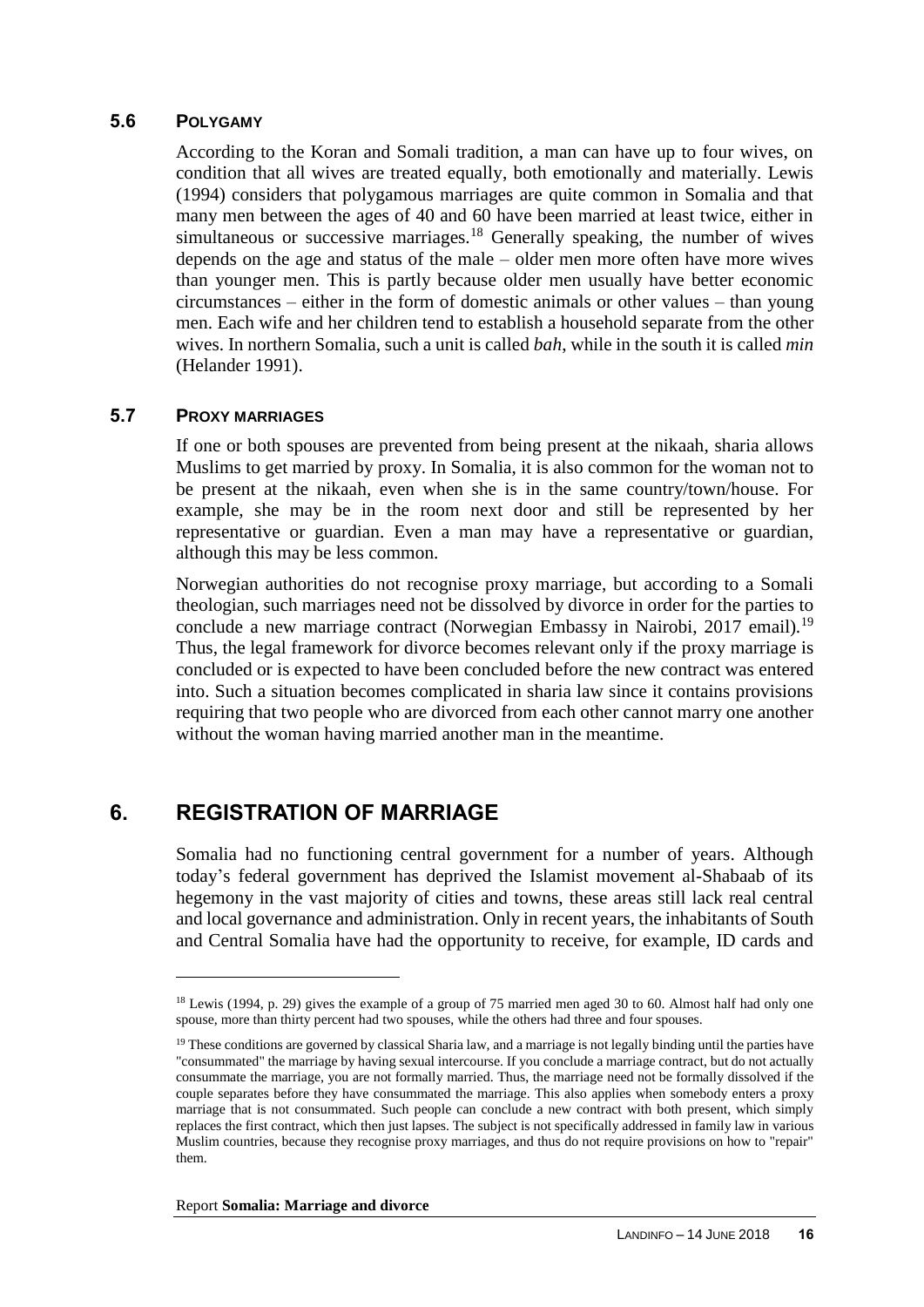passports. However, there are still no national or local registers with an overview of the inhabitants. The issuance of passports, ID cards and other certificates by different agencies is therefore based on the information provided by the person him or herself – possibly with witnesses or relatives present.

Before 1991, the so-called *wadaads*, religious scholars with competence to wed, were appointed and registered by the authorities through the regional Khadi Courts, administered by the Ministry of Justice and Religious Affairs. Marriages entered into with the local wadaad before 1991 were registered, and the couple could be issued a marriage certificate.

Since 1991, there has been no central appointment and registration scheme of wadaads and marriages have not been registered centrally. Marriage certificates have, however, been issued at the request of various sharia courts in Mogadishu and other cities.

## **7. MARRIAGES ACROSS RELIGIOUS, CULTURAL OR ETHNIC DIVIDES**

Somalia is a religiously homogeneous society. Marriages across religious divides are therefore very rarely a real issue in Somalia and occur almost exclusively in connection with marriage with a foreigner outside Somalia.<sup>20</sup> While a Muslim man can marry a Christian or Jewish woman, a Muslim woman cannot marry a non-Muslim man according to Islamic law.

### **7.1 MARRIAGES WITH PEOPLE FROM MINORITY GROUPS**

Marriages with people from the marginalised minority groups in Somalia, i.e. occupational or low-status groups such as the midgan, yibir, yahar and tumaal (called gabooye in Somaliland) or Somali bantu (jareer), is unthinkable to the vast majority of Somalis who do not belong to these groups (representatives of the gabooye, meeting in Hargeisa 18 April 2016).<sup>21</sup>

Traditionally, many Somalis have regarded members of these occupational or low status groups as impure. This perception has been linked to the occupations the groups have engaged in – which Somalis do not want to perform – and myths about unknown or uncertain origin or the consumption of impure food (Landinfo 2016).

There are few concrete examples of what actually happens to those who break the taboo and marry a person from these groups. A woman with a diaspora background (meeting in Mogadishu 2013) gave an example that illustrates the attitudes to marriage to people from marginalised groups. The person knew of a marriage between a male jareer and a woman from a main clan. The woman's mother was opposed to the marriage, even though her daughter was pregnant, and brought the case to the court. She claimed the marriage was void, but the court's ruling was in favour of the couple. The mother then brought the case to another court in another part of the country, and

 $20$  Neither is this common in the diaspora. Even young Somalis born and raised in the West feel that such marriage is problematic (Washuk 2016; Mohamed 2016).

<sup>&</sup>lt;sup>21</sup> The so-called Benadir groups, the Hamar, Brava and others, do not have similar low status. Marriage between them and other Somalis is socially accepted.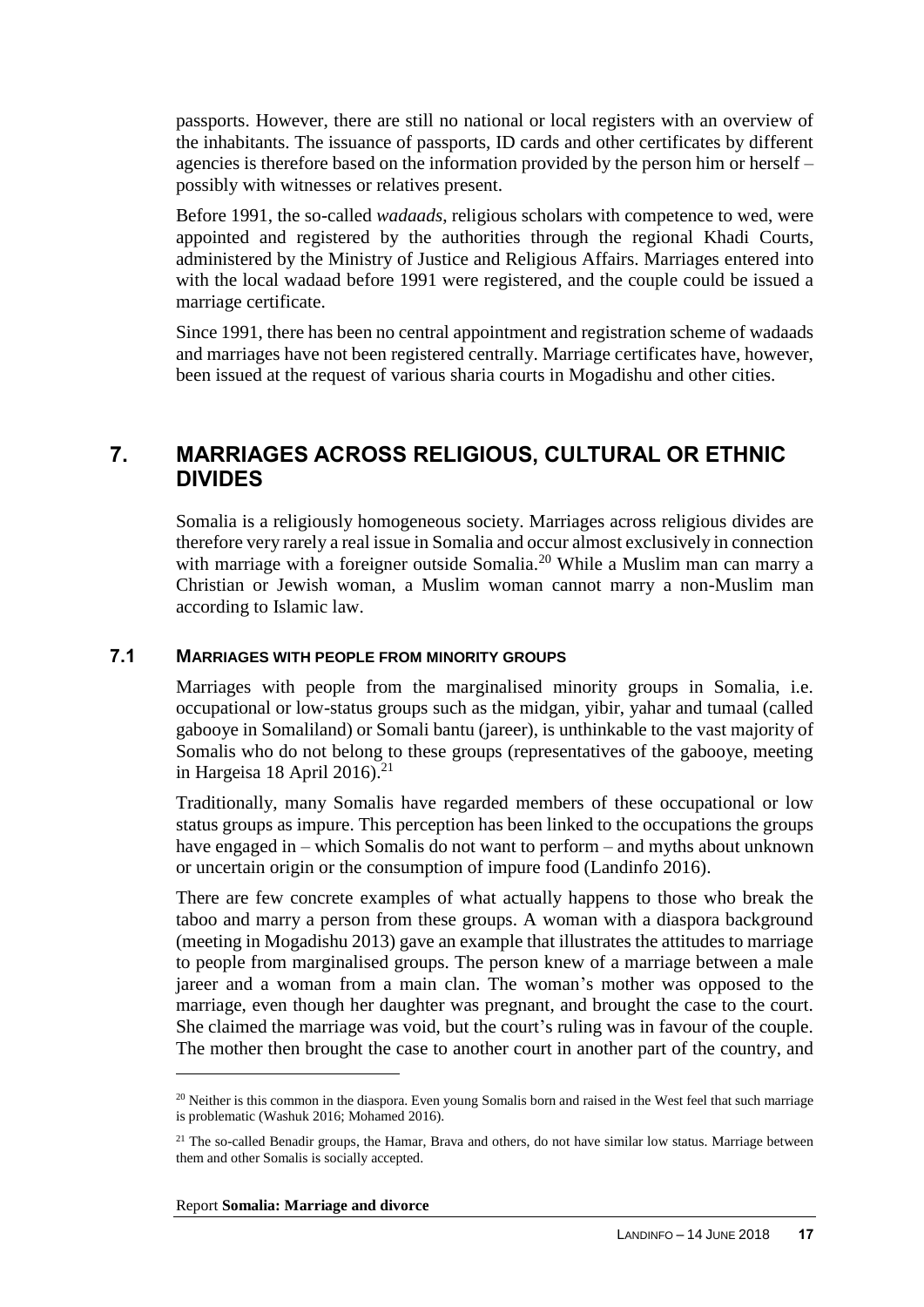the ruling there went in the mother's favour. The husband's lawyer was not allowed to attend this court. What consequences this judgement had for the couple is not known.

One of the spokespersons for the low-status groups that Landinfo met in Hargeisa in April 2016 was married to a local Issaq woman. He said that his wife's family had tried to stop the marriage – without success. They have since not been talking to their daughter, and, as the husband said, "She is dead to her family".

The spokesmen also mentioned an event in the Saleh district where a gabooye had married a woman from a local clan. The woman's family not only opposed the relationship, they even attacked the man physically and shot and injured two other gabooye. Most of the perpetrators were arrested, but the husband suffered the same fate even though he had not done anything criminal. The marriage was dissolved, and the husband was imprisoned for a week before he was released (conversation in Hargeisa, April 2016).

There are also families in the main classes that are regarded as impure for various reasons and thus are unsuitable marriage partner for people with different clan affiliations (Landinfo 2013).

# **8. DIVORCE AND REMARRIAGE**

### **8.1 ARE DIVORCES COMMON?**

There are no divorce statistics in Somalia, but the vast majority of those describing Somali family life and marriages believe that divorce (furriin/furniin) is relatively common. Divorces neither stigmatise the woman nor are socially unacceptable, as stressed, among others, by Helander (1991) and Lewis (1994). Helander refers to a study that showed that every third marriage in a given area had ended in divorce. He adds that half the women over the age of 50 had been married more than once.

### **8.2 REVOCABLE AND IRREVOCABLE DIVORCE**

Within Sunni law and Somali practice, a man may decide to divorce by saying three times to the spouse: "I divorce you". This is called *talaq* in Arabic. If the talaq has been said once or twice, the man can change his decision – he says *rajactu* – and returns to the spouse (revocable). But, if the talaq is pronounced three times, the divorce is final (irrevocable).

There are different perceptions about how much time must pass between each time the man states to his wife that he wants a divorce. According to most interpretations of Islamic law, there must be three menstrual cycles (iddah period) between the first and last talaq for the divorce to be final. However, it is accepted that the man can repeat the expression three times on a single occasion. This is also practiced in Somalia (Embassy in Nairobi, Email 2017).

After three talaq, marriage with the same woman is possible only if she in the meantime has been married to and divorced from another man.

A divorce is also final after only one talaq when the iddah period has expired, and the husband has not pronounced rajactu. Should the man wish to resume cohabitation after

Report **Somalia: Marriage and divorce**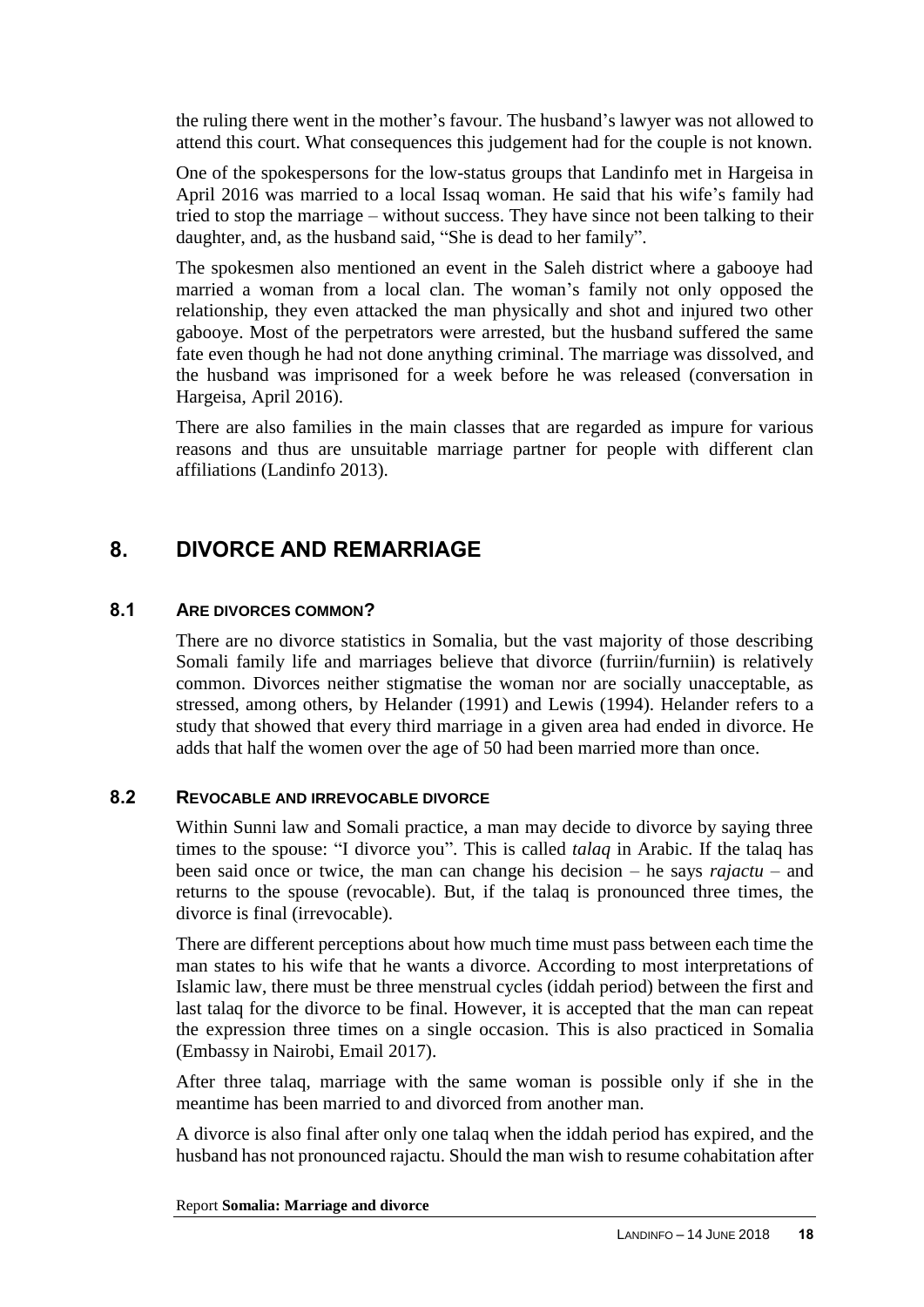this, a new marriage contract, nikaah, must be concluded with two witnesses (Norwegian Embassy in Nairobi, email 2005; 2017). The purpose of the iddah period is to clarify whether the woman is pregnant with her divorced husband. This prevents uncertainty about the paternity of any children. In situations where marriage is not consummated, i.e. the couple has not had intercourse, there will also not be an iddah period.

### **8.3 HOW DO WOMEN GET DIVORCED?**

It is far more difficult for a woman than a man to get divorced. Women, unlike men, cannot use talaq. Grounds for divorce which a woman can cite under Islamic law include that the man does not support her, that he is seriously mentally ill or that he is impotent. She must apply at a local sharia court, but may only get divorced under certain conditions. The alternative is to persuade the husband to give her a divorce, or to act in such a way that the man chooses to divorce her.

The fact that so many people get married very young – often in the 12 to 15 age group – is one of the reasons that many marriages end in divorce, according to a woman with a diaspora background (conversation in Mogadishu 2013).

### **8.4 REMARRIAGES**

Women most often return to their parents after divorce (Abdullahi 2001). Women are required to wait to marry again until the iddah period is complete. If a woman is pregnant at the time of divorce, the iddah period lasts until the birth.

It is common for both men and women to remarry. For the woman's part, it is important to avoid becoming a financial burden for the parents or siblings. Divorced women are often more free to choose a new partner than on their first marriage, not least because the bride price of a divorced woman (or widow) will generally be significantly lower than for a first-time bride (Lewis 1994, pp. 64-65).

# **9. PARENTAL RESPONSIBILITY AND CARE FOR CHILDREN IN CASE OF DIVORCE OR DEATH**

According to Muslim jurisprudence and Somali tradition, the father is the guardian (wali) and has parental rights to the children. After a divorce, the father retains parental rights to the children, but the mother is granted the daily care of the children for seven years. Boys older than seven years usually move to the father or his family. Daughters often stay with the mother until puberty.

If the father dies, his family will have parental responsibility, i.e. the grandfather or the father's oldest brother. If both parents die, the families on the father's and mother's side will decide who will take care of the children. Usually the relative with the most resources is chosen (Migrationsverket 2009).

If the child's parents have never been married, the grandmother receives parental responsibility if the mother dies.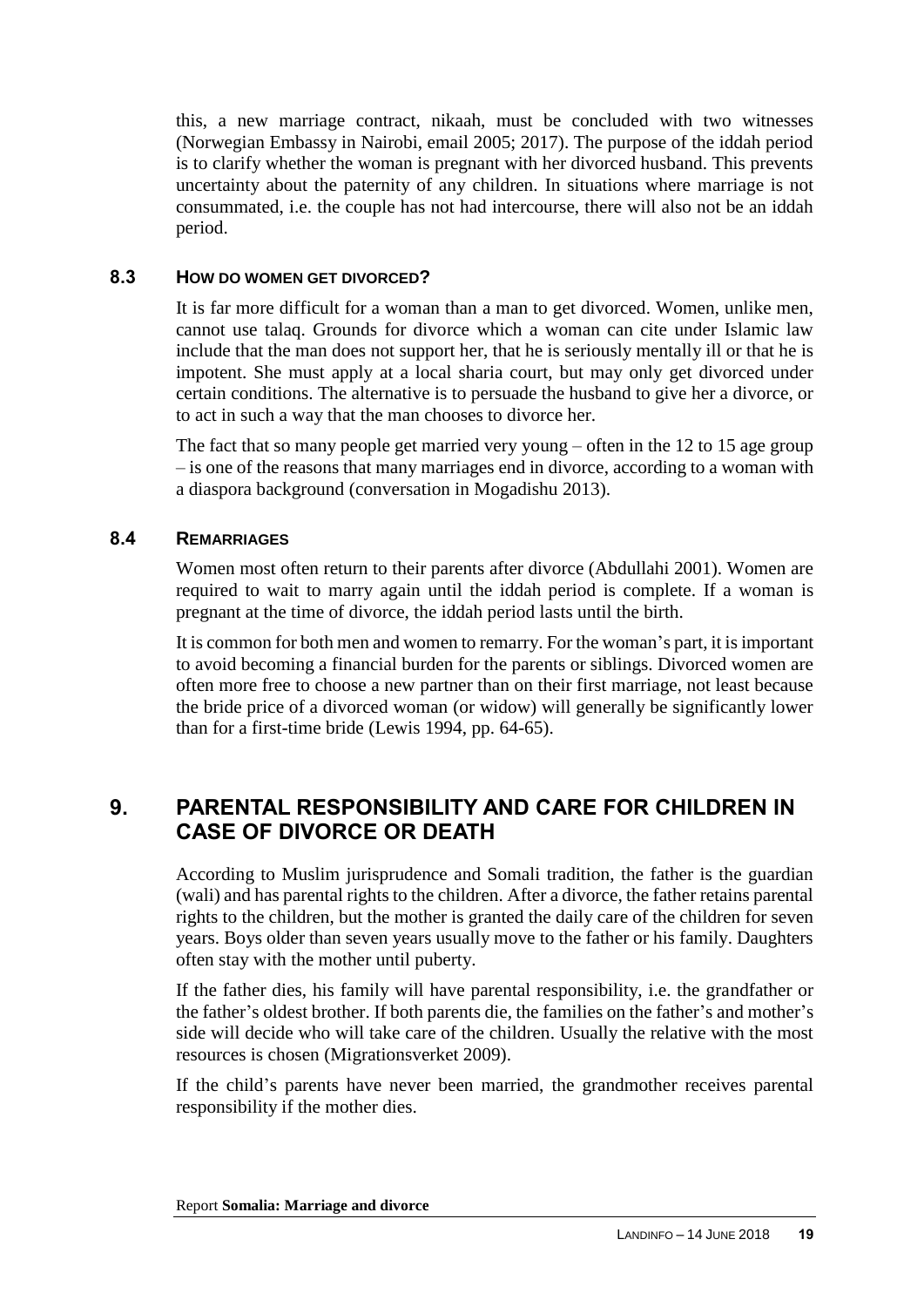# **10. SOMALILAND (NORTHWEST SOMALIA)**

The area of Somaliland (Northwest Somalia) declared itself independent in May 1991, but no country has recognised this state formation. Somaliland has also established its own justice system, legislation, police and more. However, there is no centralised overview of the inhabitants of the area. Cases relating to family law are primarily handled by religious courts subject to the Ministry of Religious Affairs. Sharia is the primary source of law used (Abdi 2010).

Six regional religious courts (Khadi courts) are responsible for making judicial decisions under this legislation. Decisions made by these courts may be appealed to the Ministry of Religious Affairs in Hargeisa. The six regional courts are located in the towns of Borama (in the Awdal region), Hargeisa (in Waqoyi Galbeed), Berbera (in Sahil), Burao (in Togdheer), Erigavo (in Sanaag) and Las Anod (in Sool). In addition to making decisions in family law disputes, as well as performing or confirming weddings, the Khadi courts also have notarial authority. This means that it is possible to have written statements drawn up with notarial confirmation by the court.

### **10.1 REGISTRATIONS IN SOMALILAND**

Marriages and divorces are performed by the regional courts, which also issue marriage certificates. Marriages must also be registered with the Ministry of Registration in Hargeisa. This body should also be able to verify the authenticity of the documentation submitted (Director General Abdifateh Said Mohamed, Head of Civil Registration Mohamed Jama Colow, Hargeisa, meeting in April 2016). However, it is primarily people living in the towns concerned that are married by the regional courts.

People living in rural areas and in smaller towns usually marry (and possibly divorce) where they live. In these cases, the marriage is conducted by a person with competence to lead the marriage ceremony based on good knowledge of the Koran and local recognition. Such a person will often be entitled to bear the title *sheik* or *aw*. The regional religious courts will have an overview of which people in the respective regions can conduct a marriage ceremony and must subsequently confirm that the marriage has been performed by a recognised person. There is no system of civil marriages.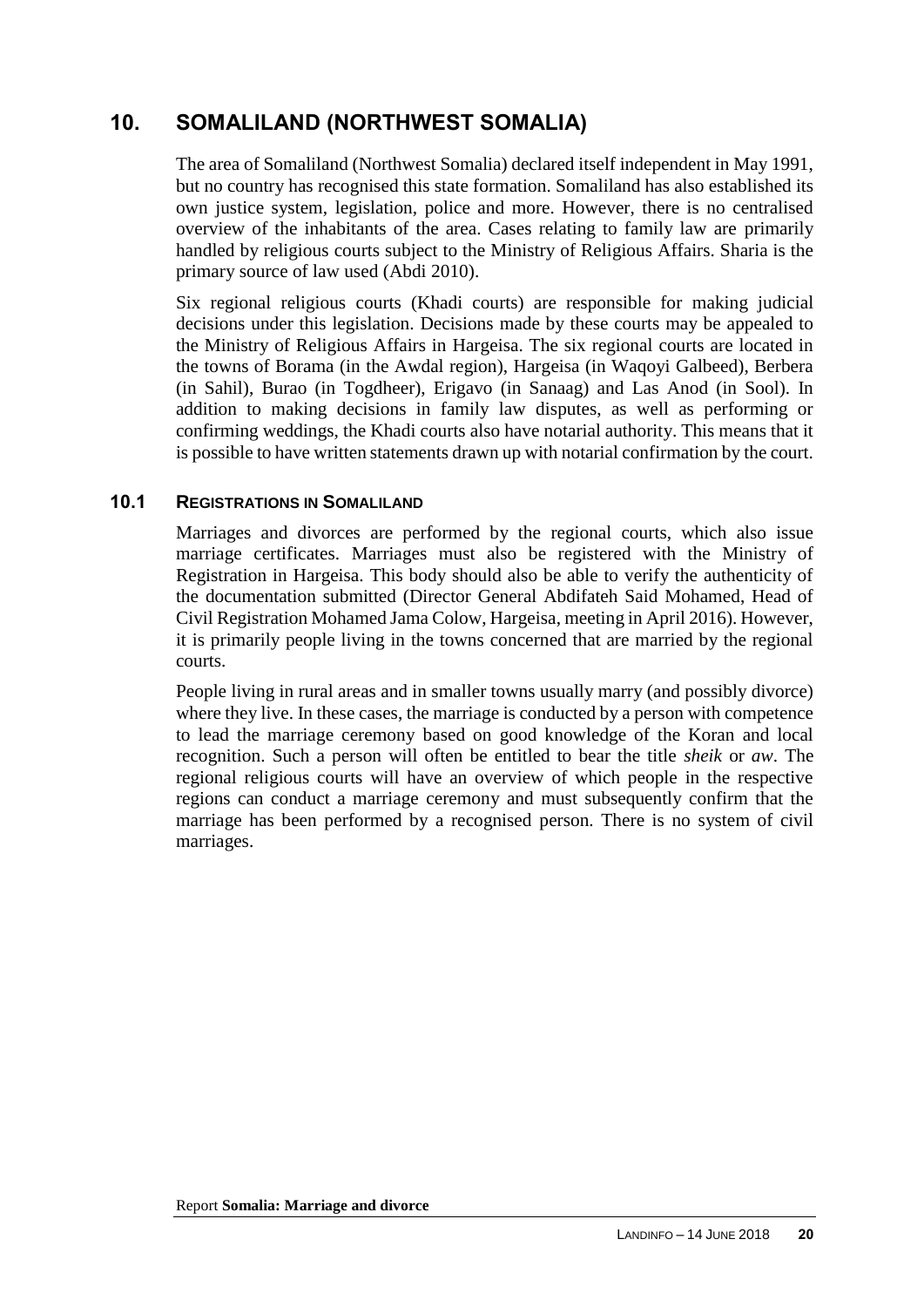# **11. REFERENCES**

- Abdi, H.A. (2010, April). *Situation analyses report. Legal technical consultancy: Family Code.* Hargeisa: Republic of Somaliland. Ministry of Family Affairs and Social Development. Available from [http://www.somalilandlaw.com/Family\\_Code\\_Report\\_2010.pdf](http://www.somalilandlaw.com/Family_Code_Report_2010.pdf) [downloaded 25 May 2018]
- Abdullahi, M.D. (2001). *Culture and customs of Somalia*. Westport/London: Greenwood.
- The Academy for Peace and Development (2002, December). *Women's rights in Islam and Somali culture.* Hargeisa: UNICEF. Available from [http://www.unicef.org/somalia/SOM\\_WomenInIslam.pdf](http://www.unicef.org/somalia/SOM_WomenInIslam.pdf) [downloaded 25 Amy 2018]
- CBC (2013, 20 April). Lovers in a dangerous time: Inside Somalia's secret marriages. *CBC*. Available fro[m http://www.cbc.ca/strombo/news/lifting-the-veil-of-marriage.html](http://www.cbc.ca/strombo/news/lifting-the-veil-of-marriage.html) [downloaded 25 May 2018]
- CRD, ie. Centre for Research and Dialogue (2004, July). *Somalia: A path to recovery building a sustainable peace*. Mogadishu: CRD. [No longer available electronically]
- Dahl, T.S. (1992). *Den muslimske familie: En undersøkelse av kvinners rett i islam*. Oslo: Universitetsforlaget. Available from <http://www.nb.no/nbsok/nb/7592bbb368817fe98513b2498d7fcf67?index=0> [downloaded 25 May 2018]
- Emory University School of Law (2015). *Islamic Family Law. Somalia*. Atlanta: Emory University School of Law. Available from [https://scholarblogs.emory.edu/islamic-family](https://scholarblogs.emory.edu/islamic-family-law/home/research/legal-profiles/somalia/)[law/home/research/legal-profiles/somalia/](https://scholarblogs.emory.edu/islamic-family-law/home/research/legal-profiles/somalia/) [downloaded 13 June 2018]
- Gabowduale, K. (2010). *Somali Families in Norway. A Critical Review of the Changing Socio-Structural Situation and its Consequence for the Family.* Oslo: Universitetet i Oslo. Available from <https://www.duo.uio.no/bitstream/handle/10852/15301/Gabowduale.pdf?sequence=3> [downloaded 25 May 2018]
- Helander, B. (1991). *The Somali family*. I: Barcik, K./Normark, S. (Red.), Somalia. A historical, cultural and political analysis, Uppsala, 6 January 1991(17-27). Uppsala: Life & Peace Institute.
- Helander, B. (2003). *The slaughtered camel. Coping with fictitious descent among the Hubeer of Southern Somalia.* Uppsala: Uppsala University Press.
- International Rescue Committee, Care International & Save the Children (2017, September). *Early Child Marriage in Somalia: Is It a Challenged Social Norm?* s.l.: International Rescue Committee, Care International and Save the Children. Available from [https://somalia.savethechildren.net/sites/somalia.savethechildren.net/files/library/FS07\\_Child](https://somalia.savethechildren.net/sites/somalia.savethechildren.net/files/library/FS07_Child_Marriage.pdf) [\\_Marriage.pdf](https://somalia.savethechildren.net/sites/somalia.savethechildren.net/files/library/FS07_Child_Marriage.pdf) [downloaded 25 May 2018]
- Ismail, W. (2011, 2 October). Bryllup*. Bak rosa burkaer og gule mullahskjegg* [blog]. Available fro[m http://smagalsomalier.wordpress.com/2011/10/02/bryllup/](http://smagalsomalier.wordpress.com/2011/10/02/bryllup/) [downloaded 25 May 2018]
- Lewis, I.M. (1994). *Blood and bone*. The call of kinship in Somali society. Lawrenceville: Red Sea Press.
- Landinfo (2012, 6 July). *Somalia: Al-Shabaab og tvangsekteskap*. Oslo: Landinfo. Available from [http://www.landinfo.no/asset/2110/1/2110\\_1.pdf](http://www.landinfo.no/asset/2110/1/2110_1.pdf) [downloaded 25 May 2018]
- Landinfo (2016, 12 December) *Somalia: Lavstatusgrupper*. Oslo: Landinfo. Available from [https://landinfo.no/asset/3476/1/3476\\_1.pdf](https://landinfo.no/asset/3476/1/3476_1.pdf) [downloaded 25 May 2018]
- Little, P.D. (2003). *Somalia: Economy without state*. Bloomington: Indiana University Press.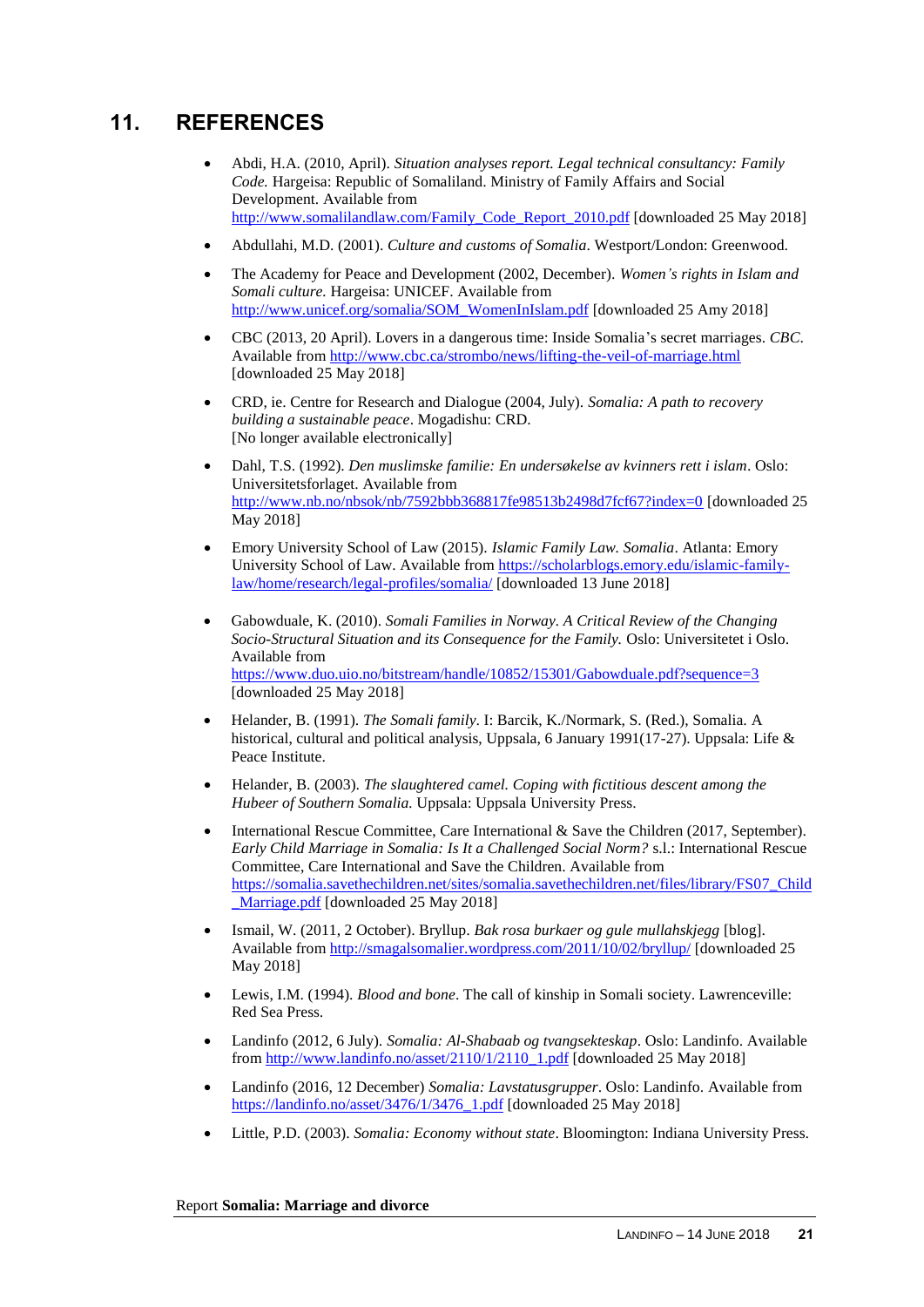- Migrationsverket (2009, 17 June). *Äktenskap samt vårdnad av barn*. Norrköping: Migrationsverket. Available fro[m http://lifos.Migration](http://lifos.migrationsverket.se/dokument?documentSummaryId=20971)  [Authority.se/dokument?documentSummaryId=20971](http://lifos.migrationsverket.se/dokument?documentSummaryId=20971) [downloaded 25 May 2018]
- Mohamed, B. (2016, 19 June). *A Cultural Segregation of Love – A Somali perspective.* <https://yongemag.com/a-cultural-segregation-of-love-a-somali-perspective-e066c932e487> [downloaded 25 May 2018]
- Nor, M.S. (2012, 15 June). Controversy over runaway marriages in Somalia. *RFI*. Available from [http://www.english.rfi.fr/africa/20120615-elopment-somali-culture-shebab\](http://www.english.rfi.fr/africa/20120615-elopment-somali-culture-shebab/) [downloaded 25 May 2018]
- Nuune, R. (2011, 28 may). Forced marriages a better way of life in Somali culture. Families claim forced marriages give girls better lives*. Somalia Report*. Available from [http://piracyreport.com/index.php/post/778/Forced\\_Marriage\\_A\\_Way\\_of\\_Life\\_in\\_Somali\\_C](http://piracyreport.com/index.php/post/778/Forced_Marriage_A_Way_of_Life_in_Somali_Culture) [ulture](http://piracyreport.com/index.php/post/778/Forced_Marriage_A_Way_of_Life_in_Somali_Culture) [downloaded 25 May 2018]
- OECD Development Centre (2012). *Social Institutions and Gender Index*. *Somalia*. Paris: OECD Development Centre. Available from [http://www.genderindex.org/country/somalia#\\_ftnref9](http://www.genderindex.org/country/somalia#_ftnref9) [downloaded 25 May 2018]
- *Provisional Constitution.* (2012, 1 August). Available via The Federal Republic of Somalia <http://hrlibrary.umn.edu/research/Somalia-Constitution2012.pdf>[downloaded 25 May 2018]
- Somalilandlaw.com (u.å). *Somaliland Personal & Family Law*. Available from http://www.somalilandlaw.com/family \_\_\_personal\_law.html [downloaded 25 May 2018]
- SNL, dvs. Store norske leksikon. *Sorority*. (last modified 20 February 2018). Oslo: SNL. Available fro[m http://snl.no/sorority](http://snl.no/sororat) [downloaded 25 May 2018]
- Van Notten, M. (2005). *The law of the Somali. A stable foundation for economic development in the Horn of Africa.* Trenton/Asmara: Red Sea Press.
- Smith, J. & Rossbach, D. (2013, October). *The nikaah: A Somali Wedding Tradition*. Available fro[m http://www.ethnotraveler.com/2013/10/the-space-between/](http://www.ethnotraveler.com/2013/10/the-space-between/) [downloaded 25 May 2018]

Washuk, B. (2016, 24 July). Tying The Knot: Somali wedding adheres to tradition. *Sun Journal*. Available from [http://www.sunjournal.com/tying-knot-somali-wedding-adheres](http://www.sunjournal.com/tying-knot-somali-wedding-adheres-tradition/)[tradition/](http://www.sunjournal.com/tying-knot-somali-wedding-adheres-tradition/) [downloaded 25 May 2018]

#### **Oral sources**

- Colow, Mohamed Jama. Civil Registration Unit. Meeting in Hargeisa 16 April 2016.
- International resource persons. Meetings in Nairobi April 2002, January 2004, September 2005, March 2007, June 2008, March 2010, March 2011 and February 2012.
- Mohamed, Abdifateh Said. Director General/Director of Civil Registration Unit. Meeting in Hargeisa 16 April 2016.
- Norwegian Embassy in Nairobi. Email 27 July 2000.
- Norwegian Embassy in Nairobi. Email 15 March 2005.
- Norwegian Embassy in Nairobi. Email 19 July 2017.
- Representatives of gabooye (midgan, yibir and tumal). Meeting in Hargeisa 18 April 2016.
- Somali resource persons. Meetings in Nairobi April 2002, January 2004, September 2005, March 2007, June 2008, March 2010, March 2011 and February 2012. Meetings in Mogadishu 22-23 February 2012.
- Woman with a diaspora background. Meeting in Mogadishu 10 November 2013.
- Somali resource person in Mogadishu. Email 31 March 2014.